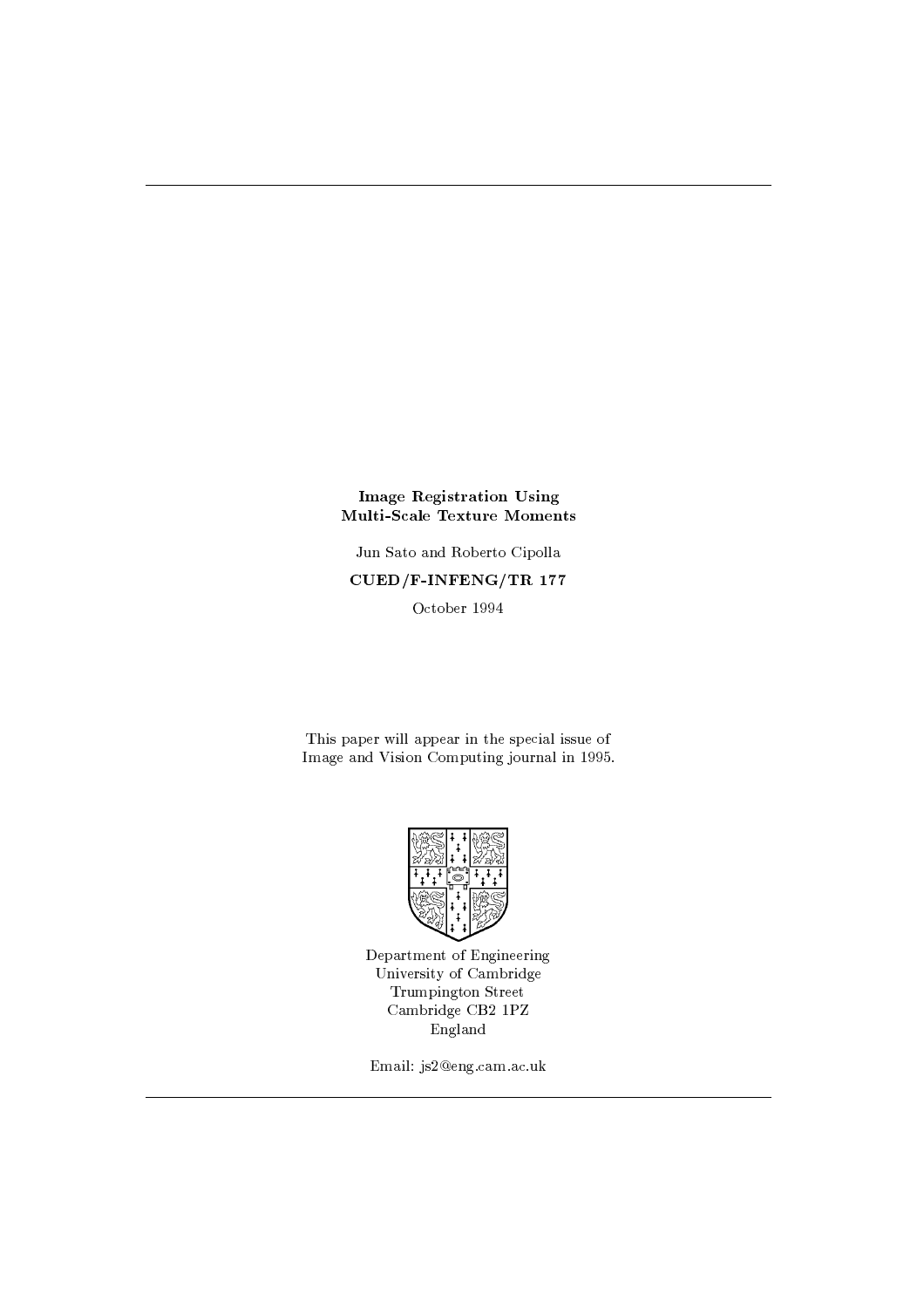# Image Registration Using Multi-Scale Texture Moments

Jun Sato and Roberto Cipolla Department of Engineering, University of Cambridge Cambridge CB2 1PZ, England.

October 1994

## Abstract

In this paper we propose a novel, efficient and geometrically intuitive method to compute the four components of an affine transformation from the change in simple statistics of images of texture. In particular, we show how the changes in second circular moments of edge orientation are directly related to the rotation (curl), scale (divergence) and deformation components of an affine transformation, and how these components can be computed from multi-scale texture moments. A simple implementation is described which does not require point, edge or contour correspondences to be established. It is tested on repetitive and non-repetitive visual textures which are neither isotropic nor homogeneous. The theoretical accuracy and the noise sensitivity of this method are compared with other linear moment and circular moment methods.

texture moments, affine transformation, multi-scale, image registration, Keywords: visual motion

### $\mathbf{1}$ Introduction

Structure from motion (or stereo) and shape from texture can sometimes be conveniently analysed in a two stage framework. The first stage involves the estimation of image velocities (disparities) in structure from motion (stereo) or *texture gradients* in shape from texture [1]. The second stage involves their interpretation to infer the viewer motion and/or the distance and shape of the visible surfaces.

In structure from motion, relative motion between the viewer and scene induces distortion in image detail and apparent shape. In small neighbourhoods and for smooth surfaces this  $distortion - the image velocity field or disparity field - can be conveniently described by an$ image translation and a four parameter affine (linear) transformation [2, 3]. In shape from texture, the distortion in a given direction of an image of a surface with a repeated texture pattern – texture gradients – can also be modelled by affine transformations [4, 5].

The estimation of an affine transformation is often an integral part in recovering the image velocity field and *distortion map*. Better still, the affine transformation can be decomposed into an image translation, a change in scale (divergence), an image rotation (curl) and a shear (deformation) [2] which are related to the scene structure and viewer's motion in a simple, geometrically intuitive way.

Many methods have been proposed in the literature to extract the affine transformations from an image sequence (structure from motion) or between different parts of a single image (shape from texture). These can be broadly divided into methods which require the correspondence of features or tokens, and methods which exploit the temporal coherence in an image sequence and avoid the correspondence problem.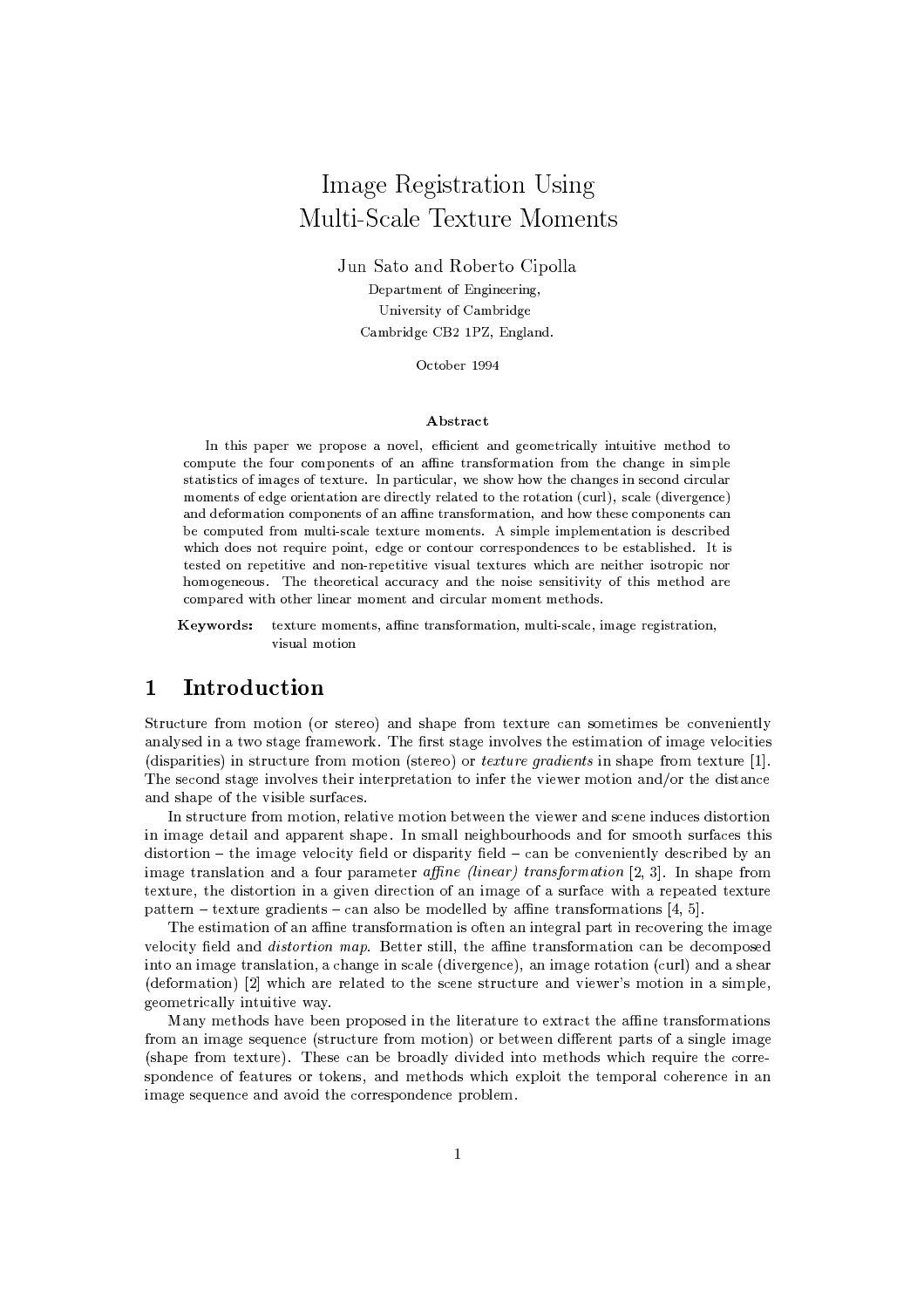The simplest method is based on the accurate extraction of points or corner features and their correspondences [6]. The image motion of a minimum of three points (provided they are not colinear) is sufficient to completely define the affine transformation. Unfortunately, many corner finders produce poorly localised features which are often temporally unstable [7, 8, 9, 10, 11], although clusters of corners can be used [12]. The technology for edge detection is more advanced than isolated point detection. Reliable, accurate edge detectors, which localise surface markings to sub-pixel accuracy [13], can be used to recover the normal (vernier) component of velocity at edges. A minimum of six normal velocities can then be used to compute the affine transformation [14, 15]. Both corner and edge tracking require finding correspondences over the image sequence. This becomes a non-trivial problem when the image motion is large or in densely textured images. Cipolla and Blake [16] presented a novel method to recover the affine transformation of a deforming closed contour from the integral of simple functions of the normal image velocities around the contour. This integration provided some immunity to image measurement noise. This is equivalent to measuring the temporal changes in the area of a closed contour. Although this method did not require point or line correspondences, the extraction and tracking of closed contours is also not always possible in richly textured images.

A large number of techniques have been developed which avoid the extraction and explicit correspondence of tokens or features. For small visual motions or distortions, a common method is to estimate the affine transform from spatiotemporal gradients of image intensity from the motion constraint equation [17, 18, 19]. The amount of visual motion allowed (especially rotation) is limited by the smoothing scale factor. For larger image motions, brute force search techniques have been used [20].

For estimating the texture distortion map, Malik and Rosenholtz [5] and others [21, 22] have attempted to solve for the affine transformation in the Fourier domain, although this involves the choice of a suitable window and is computationally expensive. A more common approach exploits the *second moment* statistics of image edge orientations. Under the assumptions of directional isotropy [23] in the real texture, it is possible to estimate the surface orientation from the second moment matrix of image element orientations [24, 25, 26]. Modifications of the second moment matrix, which also exploit image intensity gradients, have also been used [27, 28]. It is, of course, impossible to recover the affine transformation (four independent parameters) uniquely from the second moment matrix (which is symmetric and positive semidefinite). (This is equivalent to the "aperture problem in the large" [29] when trying to distinguish the rotation (curl) and pure shear components (deformation) in the distortion of an ellipse under small viewer motions.) In many existing schemes, restrictions on the class of texture – isotropy or homogeneity – or on the stereo geometry [28] allow an incomplete solution. In Malik and Rosenholtz's work [5] all four affine parameters are needed to completely specify surface position and 3D shape for a general repetitive texture. All four parameters of the affine transformation are also required for an arbitrary stereo configuration or in structure from motion.

Recently, a novel method [30] was proposed to compute all four parameters of the affine transformation from simple linear moments. Although this method succeeds in deriving the affine transformation of texture images which are neither isotropic nor homogeneous, it suffers from the aliasing problem, that is the distribution of orientation is not continuous at 0 and  $\pi$ radians, and the theory breaks down at these points. Although this problem can be avoided by using circular moments, second circular moments are not sufficient to compute all the four parameters of affine transformation. One solution is to use higher moments, but these are sensitive to noise.

In this paper, we propose a novel, efficient and geometrically intuitive method to compute the four components of an affine transformation only from the change in second circular moments of the images of texture using multi-scale-space representations. This method does not require any correspondence of the image feature to be established, and does not suffer from the aliasing problem. The theoretical accuracy and noise sensitivity of this method are compared with other linear and circular moment methods. A simple implementation is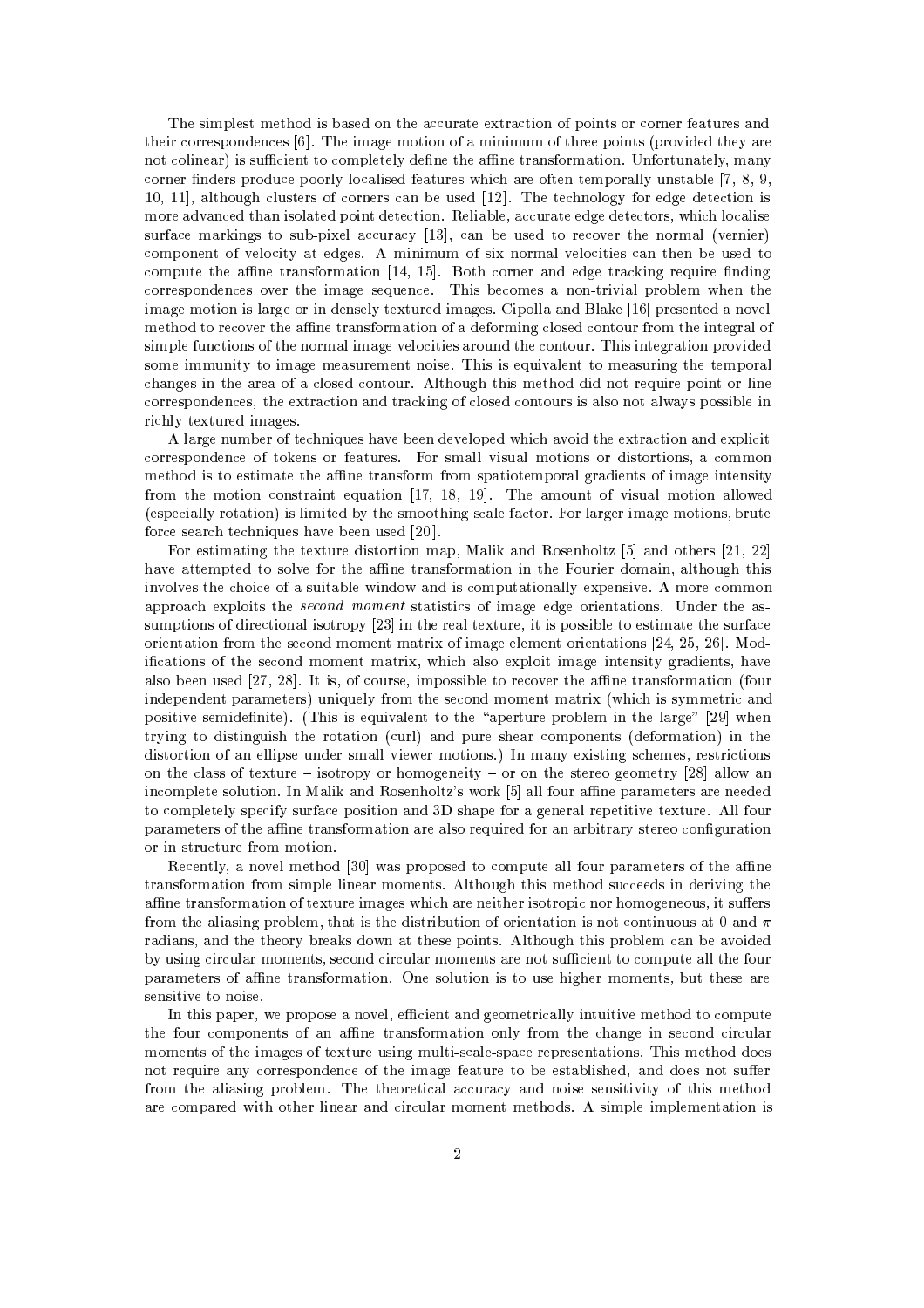

Figure 1: Distribution of the orientation of the original and distorted texture elements. The original distribution is shown by a dashed line in each graph and the distribution changed by scaling, rotation and deformation are shown by solid lines in  $(a)$ ,  $(b)$  and  $(c)$  respectively. The original distribution is a Gaussian distribution of 50000 elements with mean value of 50 degrees and standard deviation of 9 degrees. The scale factor used in (a) is 0.7, the rotation used in (b) is -15 degrees, and the magnitude and axis of deformation used in (c) are 1.5 and 80 degrees respectively. Scaling does not change the shape of the orientation distribution but changes its area (a). Rotation changes the mean value of the distribution (b). Deformation changes the variance and skewness of the distribution (c).

described, and is tested on repetitive and non-repetitive visual textures which are neither isotropic nor homogeneous.

### $\overline{2}$ Approach

In this section, we show how the moments of orientation of the texture elements are closely related to the components of an affine transformation, and how the moments of multi-scale images can be used to recover the affine transformation.

Consider the texture to have oriented elements with distribution,  $f(\varphi)$ , which will be changed to  $f'(\varphi)$  by an affine transformation. An affine transformation can be described by the four components, that is an isotropic scale, rotation, magnitude of deformation and axis of deformation. As shown in Fig.1 (a), if the scale is changed, the distribution,  $f(\varphi)$ , changes similarly, that is the zeroth moment of  $f(\varphi)$  is changed but any higher moments are not affected. The rotation, as shown in Fig.1 (b), changes the orientations of the texture elements equally. This means that rotation is related to a shift in the mean value of  $f(\varphi)$  (i.e. the first moment of  $f(\varphi)$ , and does not affect the zeroth moment or higher moments. The deformation term, on the other hand, depends on the original orientation of the element and hence affects the variance of  $f(\varphi)$  (i.e. the second moment of  $f(\varphi)$ ) as shown in Fig.1 (c). Furthermore, the changes in the distribution of orientation will not generally be symmetric about the mean of the orientations, and hence the skewness of  $f(\varphi)$  (i.e. the third moment of  $f(\varphi)$  will be affected. Thus, we can compute all affine components, that is change in scale, rotation and deformation, from the zeroth, first, second and third moments of orientation of the texture elements. This linear moments method was proposed in [30].

The linear moments, however, suffer from an aliasing problem, arising from the fact that the distribution of orientation is not continuous at 0 and  $\pi$  radians (see Fig.2). Because we use the changes in distribution for computation of an affine transformation, the translation of the distribution over 0 or  $\pi$  radians can cause a serious error in computation of the affine components.

Fortunately, this problem can be avoided by using circular moments, which are continuous. As described in the previous section, second circular moments are not sufficient to recover all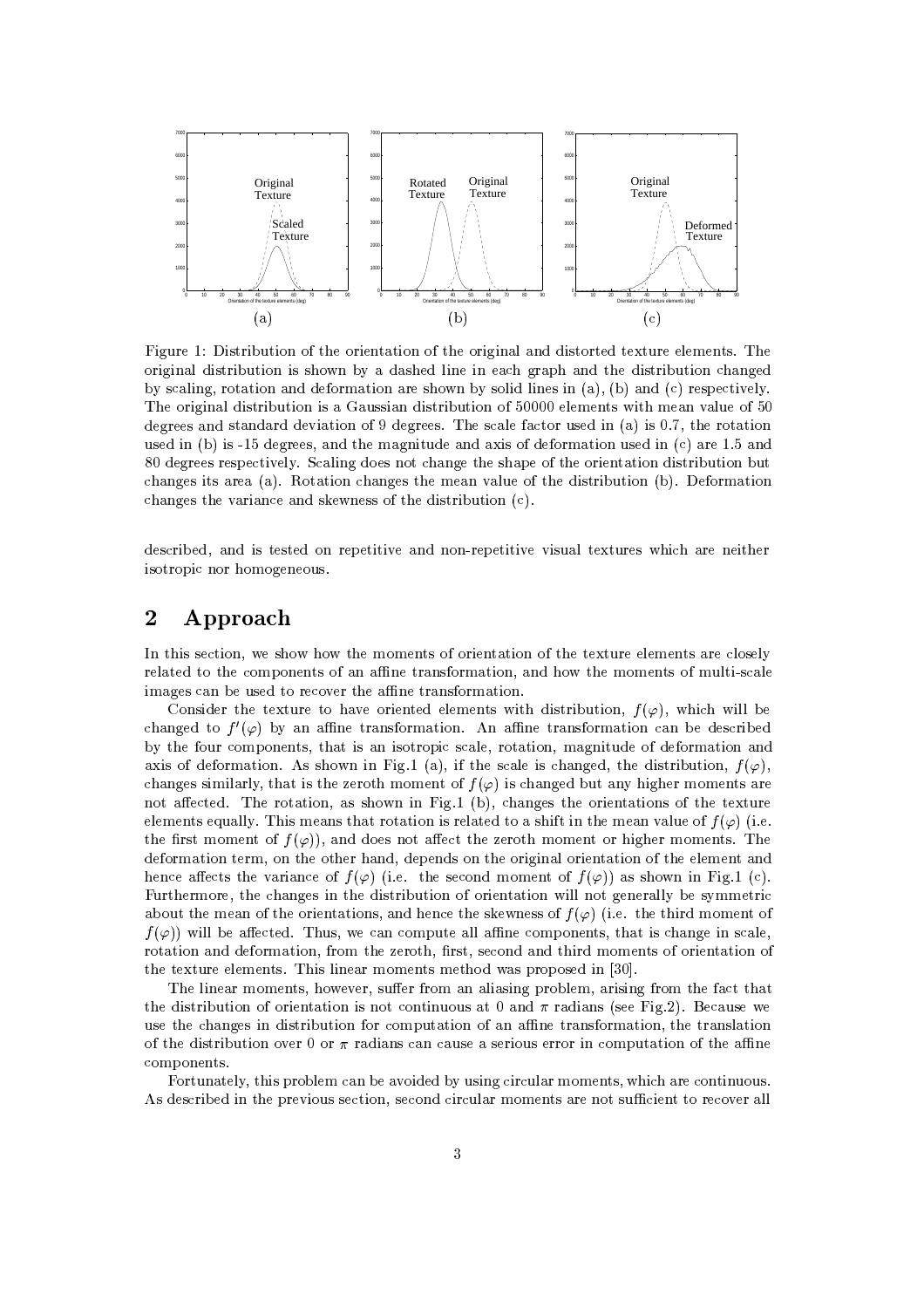

Figure 2: Aliasing problem of linear moments of orientation. If the distribution translate over 0 or  $\pi$  radians by an affine transformation, the change in moments (e.g. change in mean value) are no longer consistent with the change in distribution itself.

four components of an affine transformation, because the second circular moments include just two individual segments. Although we can solve the problem using higher circular moments, these are sensitive to noise and are not always reliable.

On the other hand, research in scale-space theory [31, 32, 33, 34] shows we can exploit different image features in an image by choosing different scales. Further more, recent work has developed diffusion processes for multi-scale representation which preserve an affine transformation, that is an *affine invariant scale-space* [35, 36]. If the diffusion process is affine invariant, image features extracted at different scales in an image distorted by an affine transformation belong to physically different image structures, but are distorted by the same affine transformation. This means we can obtain different information about the same affine transformation by choosing different scales in a diffusion process. This is demonstrated in Fig.3 which shows the original and distorted images at different scales derived by an affine invariant diffusion process [35].

In the next section, we describe how we can compute all four components of the affine transformation reliably, without any correspondence, using two or more scale-space representations.

### 3 **Theoretical Framework**

In this section, we formalize the method of computing the parameters of an affine transformation from the moments of multi-scale representation. To do this, we first show that the affine transformation can be computed using differential invariants of the image velocity field. Next, we describe how the change in orientation of the image detail is related to the parameters of an affine transformation. This observation is then used to derive the relationship between these parameters and the moments of the orientation of image detail. Unfortunately, this relationship provides only two equations, but there are four unknown parameters of the affine transformation. To compute the affine parameters uniquely, we combine this relationship with multi-scale-space representation, and formalize the method to compute all four parameters of an affine transformation from the moments of the orientation of image detail in closed form.

#### $3.1$ Differential Invariants of the Image Velocity Field

Generally, an affine transformation,  $A$ , which represents the image distortion, can be described by the  $2\times 2$  identity matrix, I, and a  $2\times 2$  differential component, Q, as follows:

$$
A = I + Q \tag{1}
$$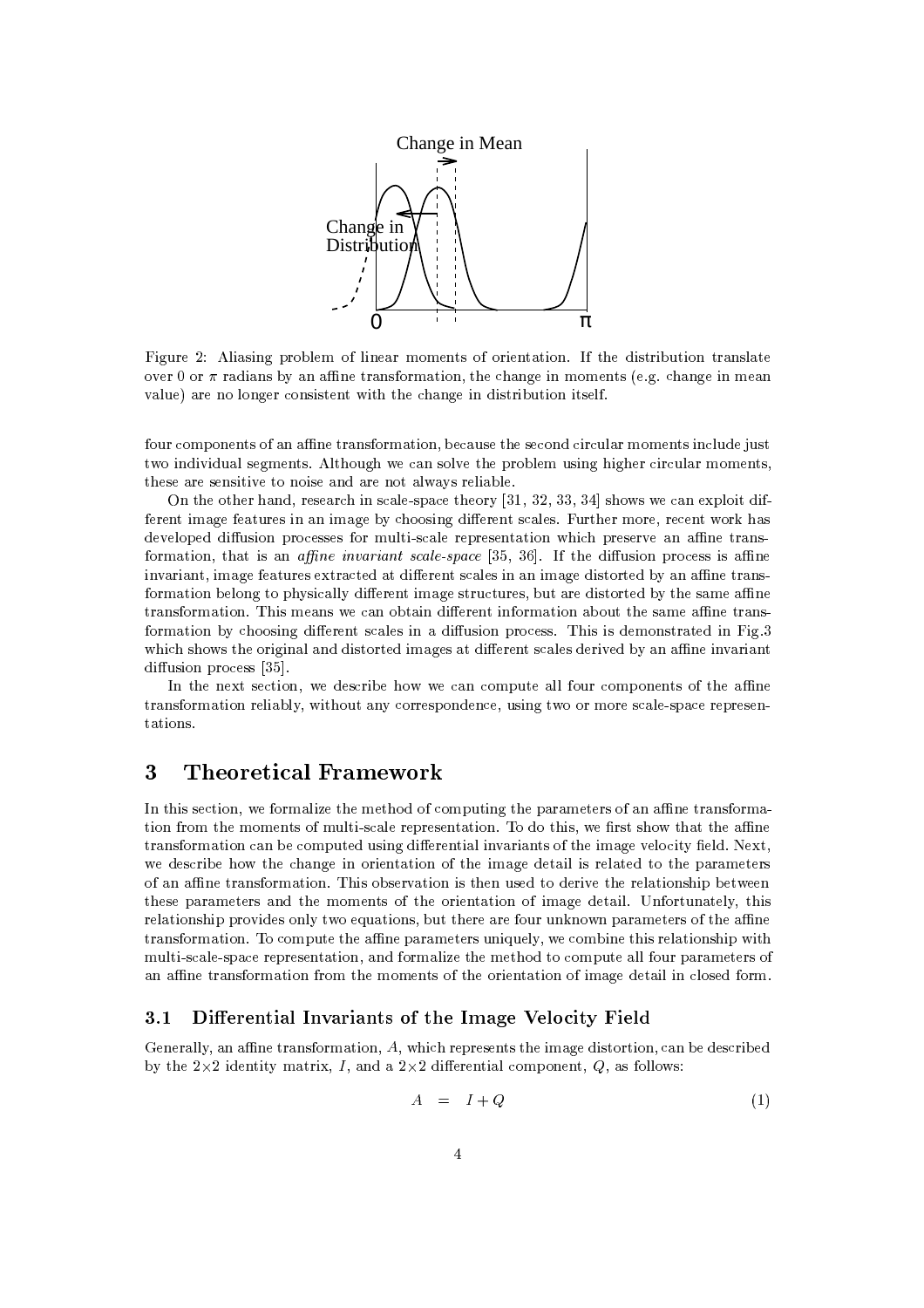

Figure 3: Original and distorted multi-scale images and their edges. The images in column (a) are the original images represented at three different scales. Column (b) shows the same images distorted by an affine transformation. The affine transformation is equivalent to the transformation in viewing a fronto-parallel textured surface which has been rotated to have a slant of 45 degrees and a tilt of -45 degrees. The images in the second and third row of columns (a) and (b) are derived from the images in the top row by an affine invariant diffusion process developed by Lopez and Morel [35] with scales (variances) of  $t = 70$  and  $t = 240$  respectively. The images in columns (c) and (d) show edges derived from the images in columns (a) and (b) respectively. We find that different information about the same affine transformation can be obtained by choosing different scale-space representations.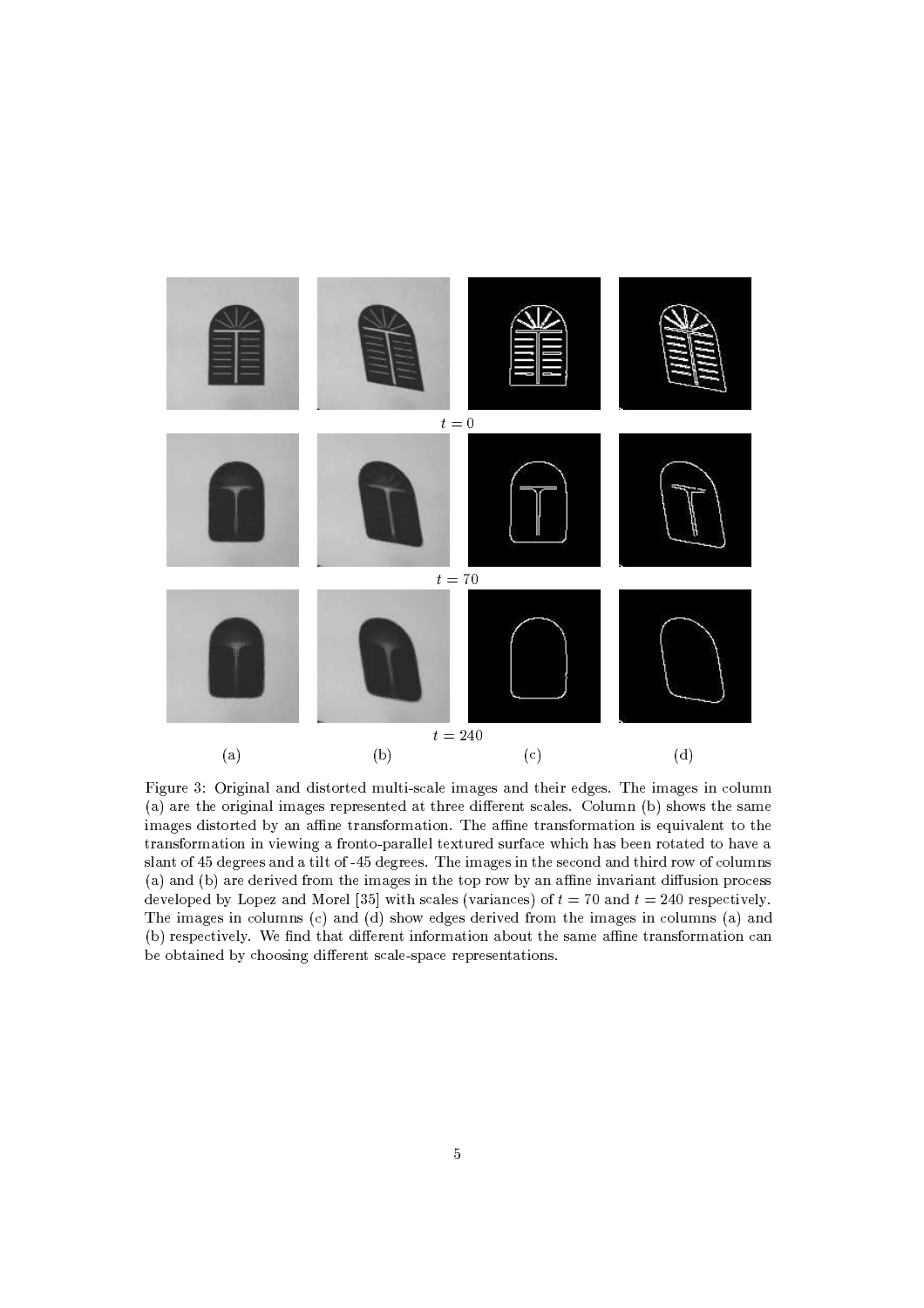If the image distortion is small, the differential component,  $Q$ , of the affine transformation can be approximated by the first order partial derivatives of the image velocity field:

$$
Q = \begin{bmatrix} u_x & u_y \\ v_x & v_y \end{bmatrix}
$$

where  $u_x$ ,  $u_y$ ,  $v_x$  and  $v_y$  are the partial derivatives of the image velocity,  $\mathbf{v} = [u(x, y), v(x, y)].$ It is well known that the matrix  $Q$  can be decomposed into the first order differential invariants of the image velocity field, i.e. divergence, curl and deformation [16]:

$$
Q = \frac{\text{div}\mathbf{v}}{2} \begin{bmatrix} 1 & 0 \\ 0 & 1 \end{bmatrix} + \frac{\text{curl}\mathbf{v}}{2} \begin{bmatrix} 0 & -1 \\ 1 & 0 \end{bmatrix} + \frac{\text{def}\mathbf{v}}{2} \begin{bmatrix} \cos 2\mu & \sin 2\mu \\ \sin 2\mu & -\cos 2\mu \end{bmatrix}
$$
(2)

where  $\mu$  is the orientation of the axis of maximum expansion. divv, curlv and defv are the divergence, curl and deformation components of the image velocity field,  $\mathbf{v}$ , and defined by:

 $\ddotsc$ 

$$
\begin{aligned}\n\text{div}\mathbf{v} &= u_x + v_y \\
\text{curl}\mathbf{v} &= -u_y + v_x \\
\text{def}\mathbf{v}\cos 2\mu &= u_x - v_y \\
\text{def}\mathbf{v}\sin 2\mu &= u_y + v_x\n\end{aligned}
$$

The advantage of representing an affine transformation using the first order differential invariants is not only its simplicity, but also its direct relationship to the three dimensional configuration. In structure from motion the relationship between the viewer motion and the surface orientation can be described using these differential invariants as shown in [16]. Therefore, once the differential invariants of the image velocity field have been computed, we can partially solve the motion of the observer and the structure of the scene. These solutions are not complete, but are enough for some applications such as time-to-contact in visual navigation.

#### $3.2$ Changes in Image Orientation and the Affine Transformation

In this section, we investigate the effect of the first order differential invariants on the orientation of image detail. In the next section, we use this results to derive the relationship between texture moments and an affine transformation.

Consider an element of texture represented by a unit vector, **v**, with orientation,  $\varphi$ . As shown in Fig.4, the affine transformation,  $A_1$  transforms the vector,  $\mathbf{v}$ , into  $\mathbf{v}'$  with orientation  $\varphi'$ . Therefore, the x and y component of the transformed vector,  $\mathbf{v}'$ , is described as follows:

$$
\begin{bmatrix}\nL'(\varphi)\cos\varphi' \\
L'(\varphi)\sin\varphi'\n\end{bmatrix} = A\mathbf{v}
$$
\n
$$
= \begin{bmatrix}\n1+s+d_1 & d_2-c \\
d_2+c & 1+s-d_1\n\end{bmatrix} \begin{bmatrix}\n\cos\varphi \\
\sin\varphi\n\end{bmatrix}
$$
\n(3)

where  $L'(\varphi)$  is the length of  $\mathbf{v}'$  (note that the transformed vector is no longer a unit vector) and is computed by (see Appendix A):

$$
L'(\varphi) \simeq 1 + d_1 \cos 2\varphi + d_2 \sin 2\varphi + s \tag{4}
$$

and for simplification we changed the expression of the differential invariants as follows:

$$
s = \frac{1}{2} \text{div} \mathbf{v}
$$
  
\n
$$
c = \frac{1}{2} \text{curl} \mathbf{v}
$$
  
\n
$$
d_1 = \frac{1}{2} \text{det} \mathbf{v} \cos 2\mu
$$
  
\n
$$
d_2 = \frac{1}{2} \text{det} \mathbf{v} \sin 2\mu
$$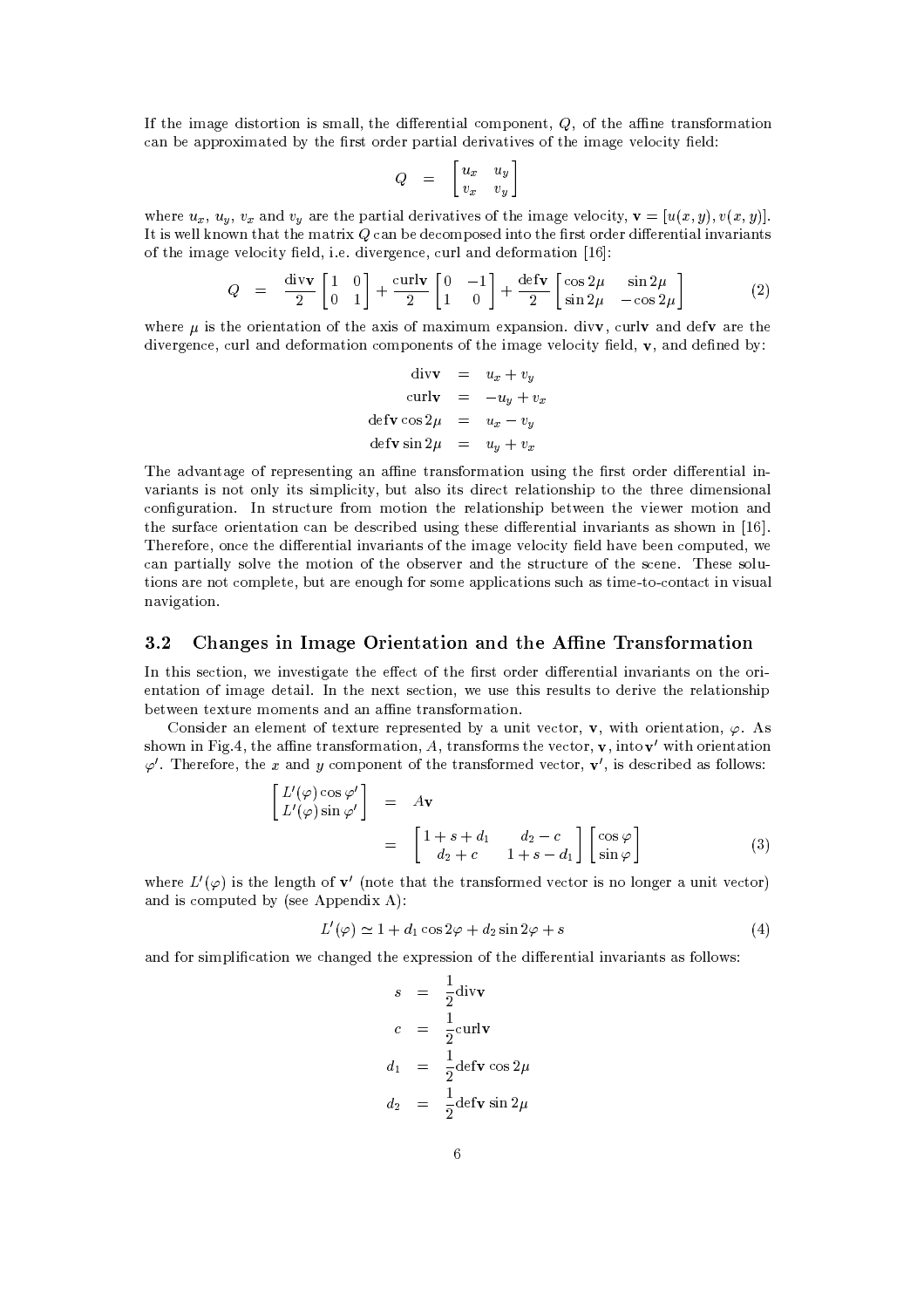

Figure 4: Change in orientation and length of a texture element under an affine transformation. A unit vector, **v**, with orientation  $\varphi$ , is changed to vector **v'**, with orientation  $\varphi'$  and length  $L'(\varphi)$ , by an affine transformation, A.

We now compute  $\cos 2\varphi'$  and  $\sin 2\varphi'$ , because we will use second circular moments in the next stage. (Note that first circular moments are always zero, because we reflect each orientation,  $\varphi$ , of the image detail to  $\varphi + \pi$  before computing the moments to avoid an aliasing problem. This is described in the next section and Appendix B.) From (3), cos  $2\varphi'$  and  $\sin 2\varphi'$ are computed by:

$$
\cos 2\varphi' = \cos^2 \varphi' - \sin^2 \varphi'
$$
  
= 
$$
\frac{1}{L'(\varphi)^2} (k_{11} \cos 2\varphi + k_{12} \sin 2\varphi + k_{13})
$$
 (5)

$$
\sin 2\varphi' = 2\sin \varphi' \cos \varphi'
$$
  
= 
$$
\frac{1}{L'(\varphi)^2} (k_{21} \sin 2\varphi + k_{22} \cos 2\varphi + k_{23})
$$
 (6)

where:

$$
k_{11} = 1 + d_1^2 - d_2^2 + s^2 + 2s - c^2
$$
  
\n
$$
k_{12} = 2(d_1d_2 - c - cs)
$$
  
\n
$$
k_{13} = 2(d_1 + d_1s - d_2c)
$$
  
\n
$$
k_{21} = 1 - d_1^2 + d_2^2 + s^2 + 2s - c^2
$$
  
\n
$$
k_{22} = 2(d_1d_2 + c + cs)
$$
  
\n
$$
k_{23} = 2(d_2 + d_2s + d_1c)
$$

If the image distortion is small, that is  $s \ll 1$ ,  $c \ll 1$ ,  $d_1 \ll 1$  and  $d_2 \ll 1$ , the second order products of these differential invariants can be neglected. Then, (5) and (6) are approximated to first order by:

$$
\cos 2\varphi' \quad \simeq \quad \frac{1}{L'(\varphi)^2} \left( \cos 2\varphi + 2s \cos 2\varphi - 2c \sin 2\varphi + 2d_1 \right) \tag{7}
$$

$$
\sin 2\varphi' \quad \simeq \quad \frac{1}{L'(\varphi)^2} \left( \sin 2\varphi + 2s \sin 2\varphi + 2c \cos 2\varphi + 2d_2 \right) \tag{8}
$$

#### $3.3$ Texture Moments under Affine Transformation

In this section, we formalize the relationship between the circular moments of the orientation of the texture and the four components of the affine transformation. This allows us to compute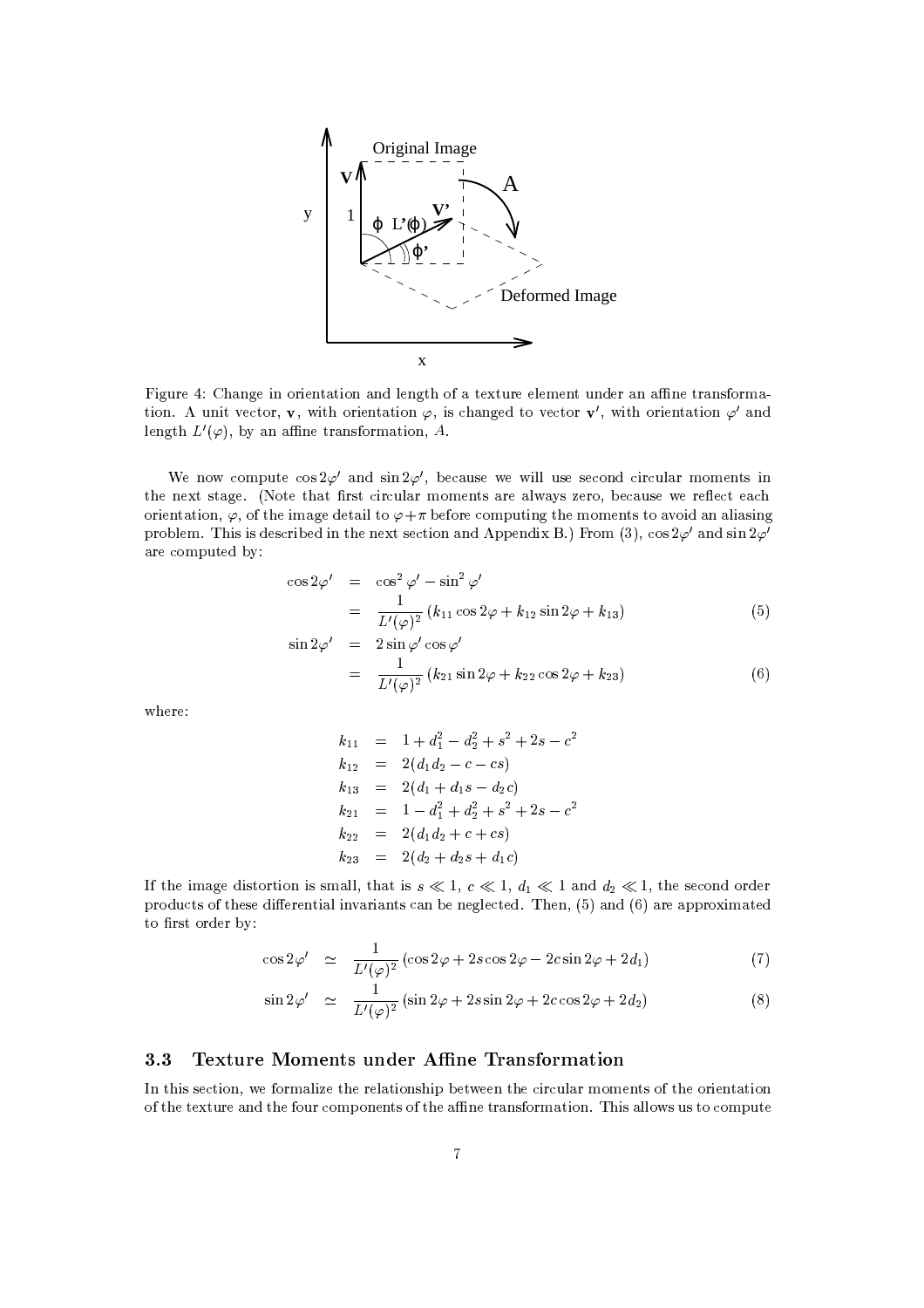

Figure 5: Change in distribution of orientation of texture elements under an affine transformation. The small interval,  $(\varphi, \varphi + d\varphi)$ , of the original distribution,  $f(\varphi)$ , moves to the small interval,  $(\varphi', \varphi' + d\varphi')$ , of the distorted distribution,  $f'(\varphi')$ , by an affine transformation, A.

an affine transformation without any correspondence of spatial image features. In previous work on shape from texture, the texture was often assumed either to be spatially homogeneous or isotropic in orientation, though such textures are limited in the real world. Here, we consider any visual pattern in the real world as a texture, and consider the change in the statistics of the visual texture under an affine transformation.

Consider the texture to have oriented elements with distribution,  $f(\varphi)$ , which will be changed to  $f'(\varphi')$  by an affine transformation. As shown in Fig.5, the unit texture elements whose orientations lie in the small interval  $(\varphi, \varphi + d\varphi)$  move to the small interval  $(\varphi', \varphi' + d\varphi')$ by the affine transformation, and the length of the each element is changed to  $L'(\varphi)$ . Then, the number of unit elements,  $g(\varphi')$  which lie in the interval  $(\varphi', \varphi' + d\varphi')$  is described as follows:

$$
g(\varphi')d\varphi' = L'(\varphi)f(\varphi)d\varphi
$$

Because  $f'(\varphi')$  and  $f(\varphi)$  are defined per unit area, the transformed distribution  $f'(\varphi')$  is described as follows:

$$
f'(\varphi')d\varphi' = \frac{T}{T'}g(\varphi')d\varphi'
$$
  
= 
$$
\frac{T}{T'}L'(\varphi)f(\varphi)d\varphi
$$
 (9)

where  $T$  and  $T'$  are the total length of the texture elements in the original and deformed area. The moment,  $I_{F(\varphi')}$ , of an arbitrary function,  $F(\varphi')$ , of the deformed texture with distribution,  $f'(\varphi')$ , can therefore be described as follows:

$$
I_{F(\varphi')} = \int_0^{2\pi} F(\varphi') f'(\varphi') d\varphi'
$$
  
= 
$$
\frac{T}{T'} \int_0^{2\pi} F(\varphi') L'(\varphi) f(\varphi) d\varphi
$$
 (10)

This is a general expression of the moment of the texture deformed by an affine transformation. By definition, nth order circular moments,  $I_{\sin n\varphi}$ ,  $I_{\cos n\varphi}$ , of the orientation,  $\varphi$ , of the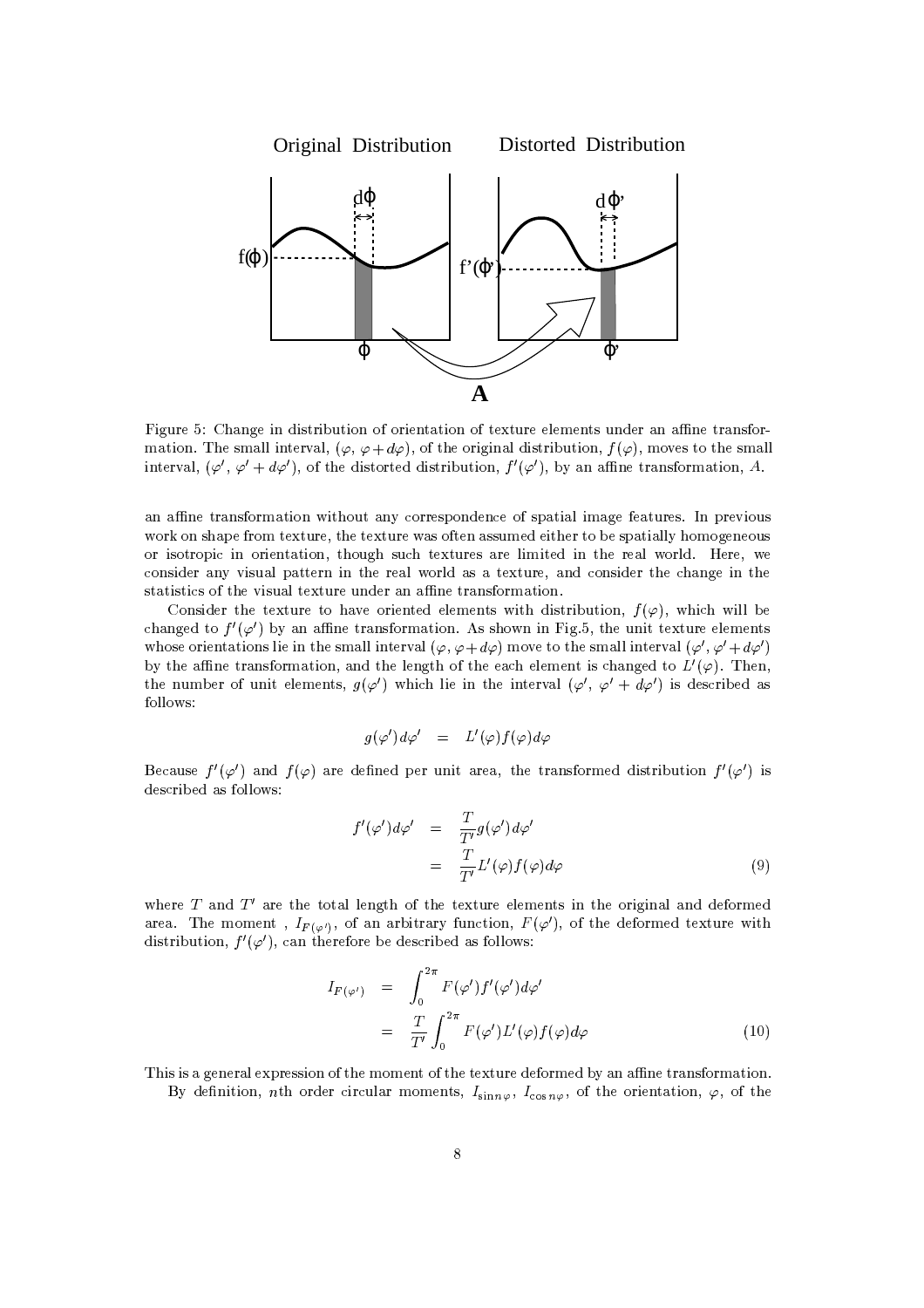texture element are described as follows [37]:

$$
I_{\sin n\varphi} = \int_0^{2\pi} \sin n\varphi f(\varphi) d\varphi \qquad (11)
$$

$$
I_{\cos n\varphi} = \int_0^{2\pi} \cos n\varphi f(\varphi) d\varphi \qquad (12)
$$

where,  $f(\varphi)$  is the distribution function of orientation of the texture element. In practice, because  $\varphi$  and  $\varphi + \pi$  cannot be distinguished, odd order circular moments (e.g. 1st, 3rd circular moments) are always zero (see Appendix B). Therefore, even order moments (e.g. 2nd, 4th circular moments) are necessary to compute the affine transformation.

Second circular moments of the deformed texture,  $I_{\sin 2\varphi}$  and  $I_{\cos 2\varphi}$  can be described from  $(11)$ ,  $(12)$  and  $(10)$  as follows:

$$
I_{\sin 2\varphi'} = \int_0^{2\pi} \sin 2\varphi' f'(\varphi') d\varphi'
$$
  
= 
$$
\frac{T}{T'} \int_0^{2\pi} \sin 2\varphi' L'(\varphi) f(\varphi) d\varphi
$$
 (13)

$$
I_{\cos 2\varphi'} = \int_0^{-\pi} \cos 2\varphi' f'(\varphi') d\varphi'
$$
  
= 
$$
\frac{T}{T'} \int_0^{2\pi} \cos 2\varphi' L'(\varphi) f(\varphi) d\varphi
$$
 (14)

Substituting  $(7)$  and  $(8)$  into  $(13)$  and  $(14)$ :

$$
I_{\sin 2\varphi'} = \frac{T}{T'} \int_0^{2\pi} (\sin 2\varphi + 2s \sin 2\varphi + 2c \cos 2\varphi + 2d_2) \frac{1}{L'(\varphi)} f(\varphi) d\varphi \tag{15}
$$

$$
I_{\cos 2\varphi'} = \frac{T}{T'} \int_0^{2\pi} (\cos 2\varphi + 2s \cos 2\varphi - 2c \sin 2\varphi + 2d_1) \frac{1}{L'(\varphi)} f(\varphi) d\varphi
$$
 (16)

Because  $L'(\varphi) \simeq 1$  under small image distortion,  $1/L'(\varphi)$  of (15) and (16) can be approximated to first order by:

$$
\frac{1}{L'(\varphi)} \quad \simeq \quad 1 - (L'(\varphi) - 1) \tag{17}
$$

Substituting  $(4)$  and  $(17)$  into  $(15)$  and  $(16)$ , and approximating to first order by neglecting the second order products of the differential invariants, second circular moments of the deformed texture are described by second and fourth circular moments of the original texture as follows:

$$
I_{\sin 2\varphi'} \simeq \frac{T}{T'} (I_{\sin 2\varphi} + sI_{\sin 2\varphi} + 2cI_{\cos 2\varphi} - \frac{d_1}{2} I_{\sin 4\varphi} + \frac{d_2}{2} (3 + I_{\cos 4\varphi})) \tag{18}
$$

$$
I_{\cos 2\varphi'} \simeq \frac{T}{T'} (I_{\cos 2\varphi} + s I_{\cos 2\varphi} - 2c I_{\sin 2\varphi} + \frac{d_1}{2} (3 - I_{\cos 4\varphi}) - \frac{d_2}{2} I_{\sin 4\varphi}) \tag{19}
$$

where  $I_{\sin 2\varphi}$ ,  $I_{\cos 2\varphi}$ ,  $I_{\sin 4\varphi}$  and  $I_{\cos 4\varphi}$  denote second and fourth circular moments of the original texture respectively. Note that the moments of the deformed texture are described by simple linear combination of the moments of the original texture.

#### **Multi-Scale Texture Moments**  $3.4$

In the previous section, we derived the relationship between the moments of the texture and the components of the affine transformation. We have only two equations, and there are four unknown parameters in these equations, i.e. four components of the affine transformation.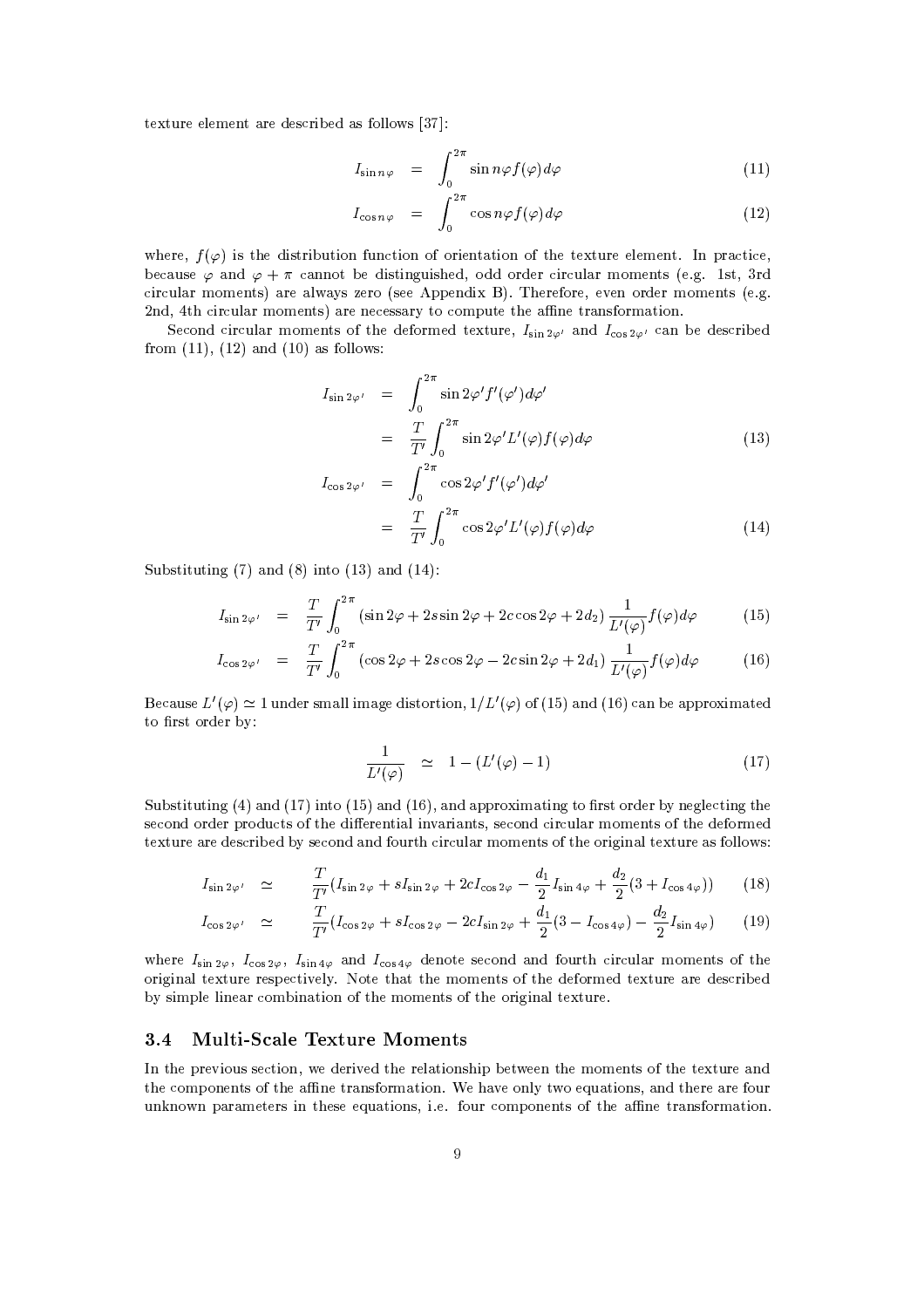Due to this lack of constraints, we cannot compute the affine components uniquely from the moments of the texture. In this section, we propose an efficient method to compute four components of the affine transformation reliably, using the moments of scale-space representations of the image.

As shown in the literature [31, 33], we can observe the different image structures in one image using scale-space representation: a certain scale extracts a certain structure in the image and a different scale extracts a different structure. Image features extracted by different scales in an image distorted by an affine transformation belong to physically different image structures, but are distorted by the same affine transformation. This means we can automatically obtain moments which are derived from different image features but are affected by the same affine transformation by choosing different scale-space representations. Combining two or more scale-space representations with derived equations of moments and the affine transformation, we can compute all four components of the affine transformation directly and reliably without any correspondence.

Consider two different scale-space representations, whose scales are  $t_1$  and  $t_2$ , to have different texture moments defined by (13), (14), that is  $I_{\sin 2\varphi_1}$  and  $I_{\cos 2\varphi_1}$  for  $t_1$  and  $I_{\sin 2\varphi_2}$ and  $I_{\cos 2\varphi_2}$  for  $t_2$ , and these moments are changed to  $I_{\sin 2\varphi'_1}$ ,  $I_{\cos 2\varphi'_1}$ ,  $I_{\sin 2\varphi'_2}$  and  $I_{\cos 2\varphi'_2}$  by the affine transformation. Then, from  $(18)$  and  $(19)$ , the relationship between these texture moments and the components of the affine transformation can be described as follows:

$$
\begin{bmatrix}\n\frac{T_1}{T_1} I_{\cos 2\varphi'_1} - I_{\cos 2\varphi_1} \\
\frac{T_1}{T_1} I_{\sin 2\varphi'_1} - I_{\sin 2\varphi_1} \\
\frac{T_2}{T_2} I_{\cos 2\varphi'_2} - I_{\cos 2\varphi_2} \\
\frac{T_2}{T_2} I_{\sin 2\varphi'_2} - I_{\sin 2\varphi_2}\n\end{bmatrix} = \begin{bmatrix}\nI_{\cos 2\varphi_1} & -2I_{\sin 2\varphi_1} & \frac{1}{2}(3 - I_{\cos 4\varphi_1}) & -\frac{1}{2}I_{\sin 4\varphi_1} \\
I_{\sin 2\varphi_1} & 2I_{\cos 2\varphi_1} & -\frac{1}{2}I_{\sin 4\varphi_1} & \frac{1}{2}(3 + I_{\cos 4\varphi_1}) \\
I_{\cos 2\varphi_2} & -2I_{\sin 2\varphi_2} & \frac{1}{2}(3 - I_{\cos 4\varphi_2}) & -\frac{1}{2}I_{\sin 4\varphi_2} \\
I_{\sin 2\varphi_2} & 2I_{\cos 2\varphi_2} & -\frac{1}{2}I_{\sin 4\varphi_2} & \frac{1}{2}(3 + I_{\cos 4\varphi_2})\n\end{bmatrix}\n\begin{bmatrix}\ns \\
c \\
d_1 \\
d_2\n\end{bmatrix}
$$

where  $T_1$  and  $T_2$  are the total length of the original texture elements in the scale  $t_1$  and  $t_2$ , and  $T'_1$  and  $T'_2$  are those of the deformed texture elements. We can compute four differential components, s, c,  $d_1$ ,  $d_2$ , of the affine transformation as a solution to this matrix equation. The absolute components of the affine transformation are computed using the derived differential components and (1). This method requires minimal information to compute an affine transformation using two different scales. We can also use more than two scales and raise the accuracy and robustness of this method.

The properties of the proposed method are:

 $\overline{a}$ 

- 1. It does not require correspondence of individual image features.
- 2. This allows much greater interframe motions than spatio-temporal techniques.
- 3. The method relies on the comparison of statistics of the image patches. This will only be meaningful if the two patches are projections of "world" textures with similar properties. This therefore requires that corresponding areas of interest are identified.
- 4. This method does not suffer from an aliasing problem which occurs when linear moments are used.

### Theoretical Accuracy and Noise Sensitivity  $\overline{4}$

In this section we compare the systematic error and sensitivity to noise of this method with those of the linear moments method [30] and another circular moment method. Kanatani's Buffon transform method [26]. Kanatani's method uses the relationship between the coefficients of the Fourier series of the inverse Buffon transform and the Fourier coefficients of the distribution of orientation of image features, and is used to compute slant, tilt and rotation of a surface.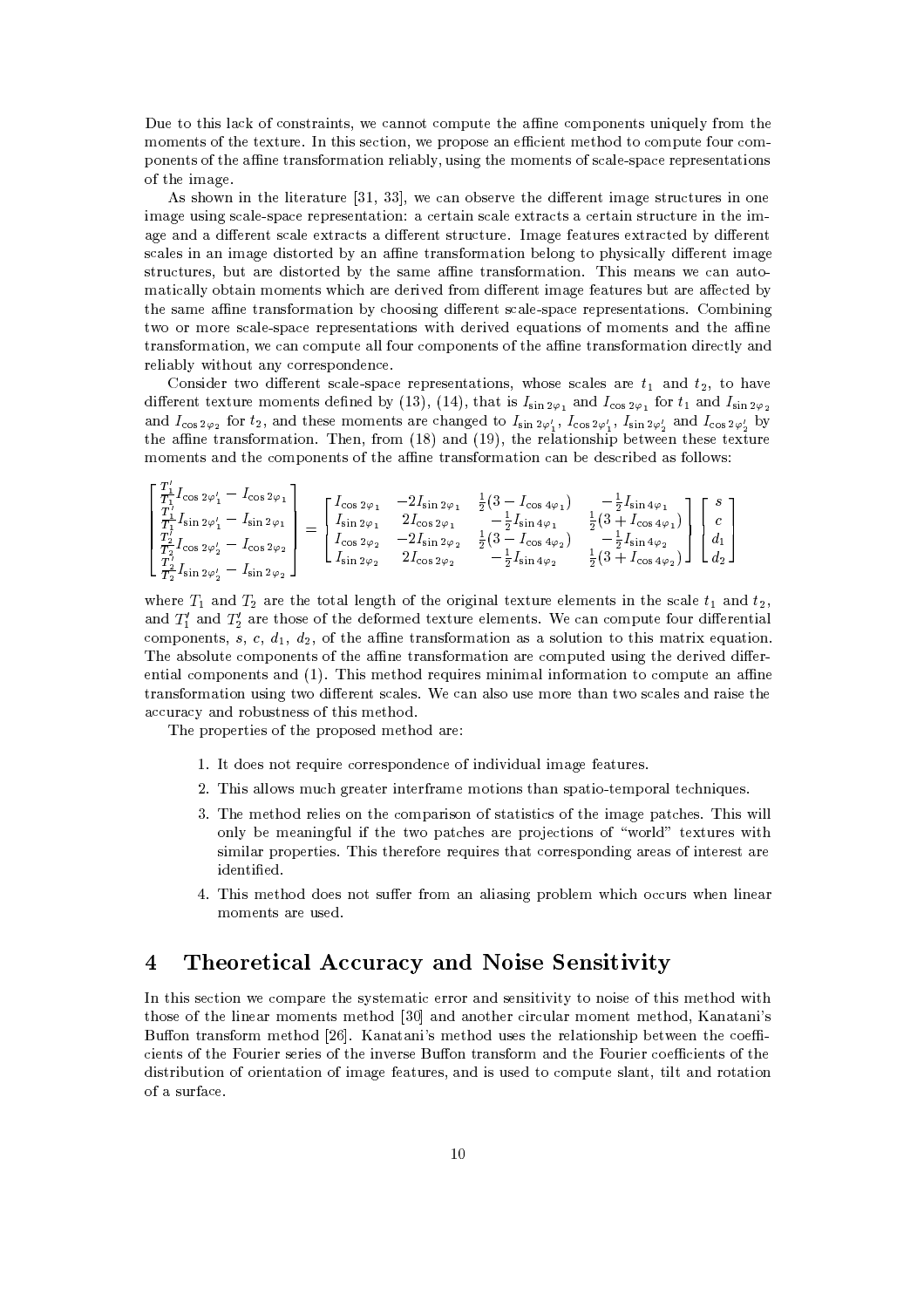

Figure 6: Texture elements used in the error and noise sensitivity analysis. (a) shows the original data used in the experiments with 100 texture elements whose orientations are from a Gaussian distribution with a mean of 0 degrees and a standard deviation of 30 degrees. (b) shows a typical data set of the distorted texture elements. In this example, texture elements are distorted by an affine transformation with a magnitude of deformation of 30 degrees and an axis of deformation of 45 degrees.

#### 4.1 **Comparison of Systematic Error**

All three methods use approximations to solve the problem in closed form, and these approximations cause systematic errors in the estimated orientation of the surface. We compare the systematic errors of the proposed method, linear moments method, and Buffon transform method using artificial data of orientation. As shown in Fig.6, the original data of orientation used in this experiment is made of 100 texture elements whose orientations are from a Gaussian distribution with a mean of 0 degrees and a standard deviation of 30 degrees. The proposed method requires two sets of data derived from the two different scales. In this experiment we randomly divided the original orientation data into two, and used them for the computation of the proposed method. First, we investigate the systematic error in slant angle changing the slant angle from 0 to 40 degrees with constant tilt angle of 45 degrees. Next, we investigate the systematic error in tilt angle changing the tilt angle from 0 to 90 degrees with a constant slant angle of 30 degrees.

Fig.7 (a) and (b) show the systematic error in the slant and tilt angles of the proposed method (solid lines), linear moments method (dashed lines) and Buffon transform method (dash-dot lines). The proposed method exhibits the best accuracy in slant angle and good accuracy in tilt angles, independent of the slant and tilt angles, although the accuracy of Buffon transform method degrades rapidly with slant and tilt angles.

#### 4.2 **Comparison of Noise Sensitivity**

Next we compare the noise sensitivities of these three methods. Random Gaussian noise with a standard deviation of 1.0 degree was added to the orientation data of the texture elements used in the above experiments. The errors in slant and tilt angle caused by the random Gaussian noise are shown in Fig.8 (a) and (b).

Although all methods are sensitive to noise in the case of small slant, the slant estimated by the proposed method is less affected by noise than that of the other methods. As shown in Fig.  $8$  (b), all methods have similar noise sensitivity with respect to the tilt angle.

Although the accuracy and noise sensitivity change in terms of the type of texture, the proposed method is more accurate and less sensitive to noise in most of the cases. Further more, it makes the advantage of the proposed method clear that the linear moments method suffers from an aliasing problem as explained before, and Buffon transform method cannot compute one of the four components of an affine transformation, the change in scale.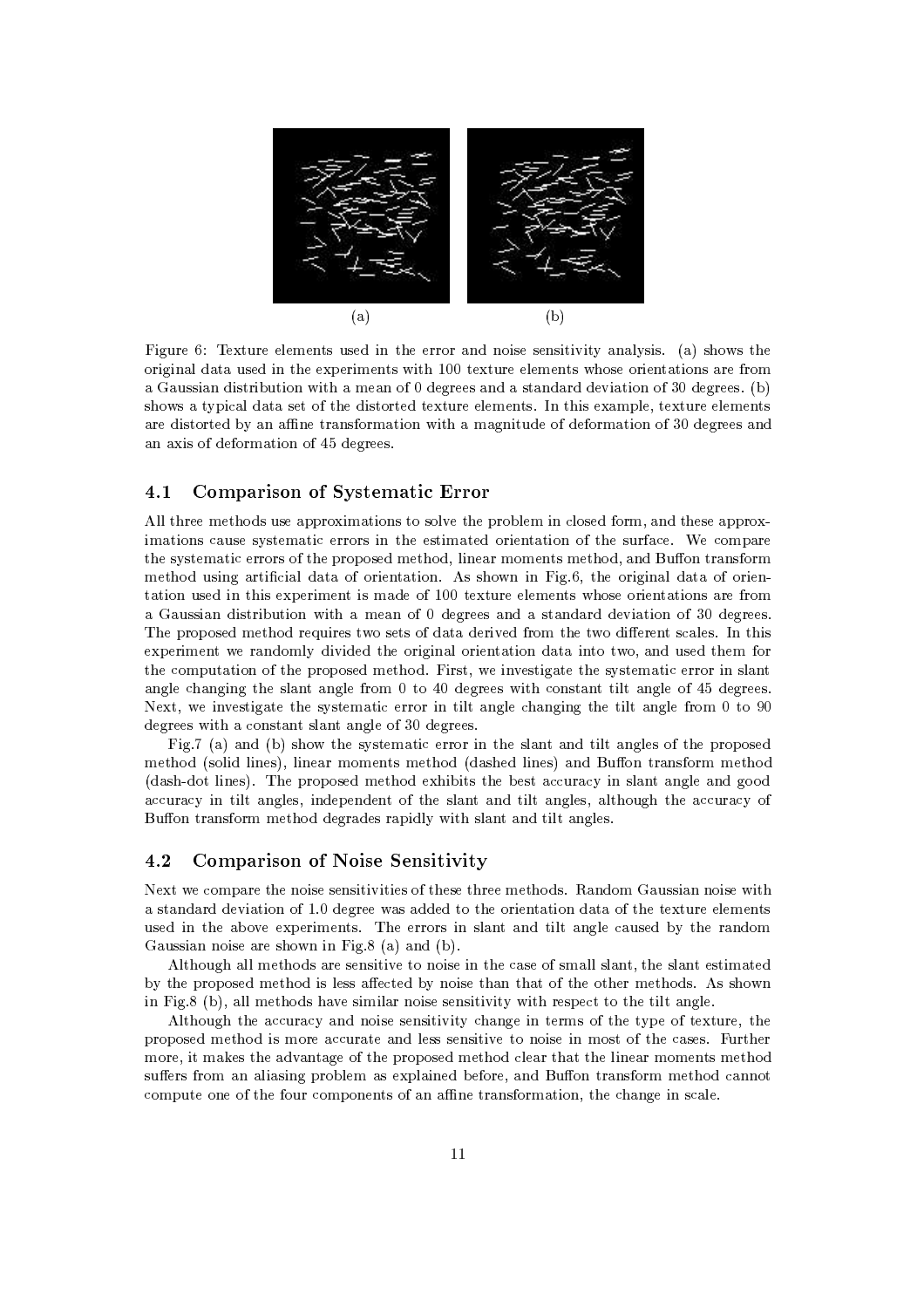

 R :--]R-?-\ J5-PS-G71 # -[
H PS- -(D;t\ ?N mR-+ J/ + --\ &+- 71
 -& <sup>5</sup>  $\bf{1}$  ,  $\bf{1}$  ,  $\bf{1}$  ,  $\bf{1}$  ,  $\bf{1}$  ,  $\bf{1}$  ,  $\bf{1}$  ,  $\bf{1}$  ,  $\bf{1}$  ,  $\bf{1}$  ,  $\bf{1}$  ,  $\bf{1}$  ,  $\bf{1}$  ,  $\bf{1}$  -} J5R+, - --T7G+ S[I (
[7 7S-}7+ SabR ?TVL5 -\_
-^5^ -7 7+ SabW G- # O- PD}\*,+ -L-PS-79 # -, --M5p <sup>7</sup> +?-71
\_5^ -79 1 ? SI 7>J -S  $\overline{a}$  , and  $\overline{a}$  , and  $\overline{a}$  , and  $\overline{a}$  , and  $\overline{a}$  , and  $\overline{a}$  , and  $\overline{a}$  , and  $\overline{a}$  , and  $\overline{a}$  , and  $\overline{a}$  , and  $\overline{a}$  , and  $\overline{a}$  , and  $\overline{a}$  , and  $\overline{a}$  , and  $\overline{a}$  ,



 R :- ][,G- -, J5} - - -?- OS ^P1
H PS- -(D\*t. ?T34L-+ J/sG -, 1-3
I
1 = ?:- J5L+? -^5# # ?-IP O- ;
--!
9? - -U/, +-A H
OS3 9 52%-DQ:--D\*,+? - a HH -+a ?&
aH -+58? -2 -+ / + - - -G- OS 8P J5,+? ? - -a7G+ S[ ( ,7 7S-,7+ SH
1V5 -9\_
-^5^ -7 7T+ S9- # O- PID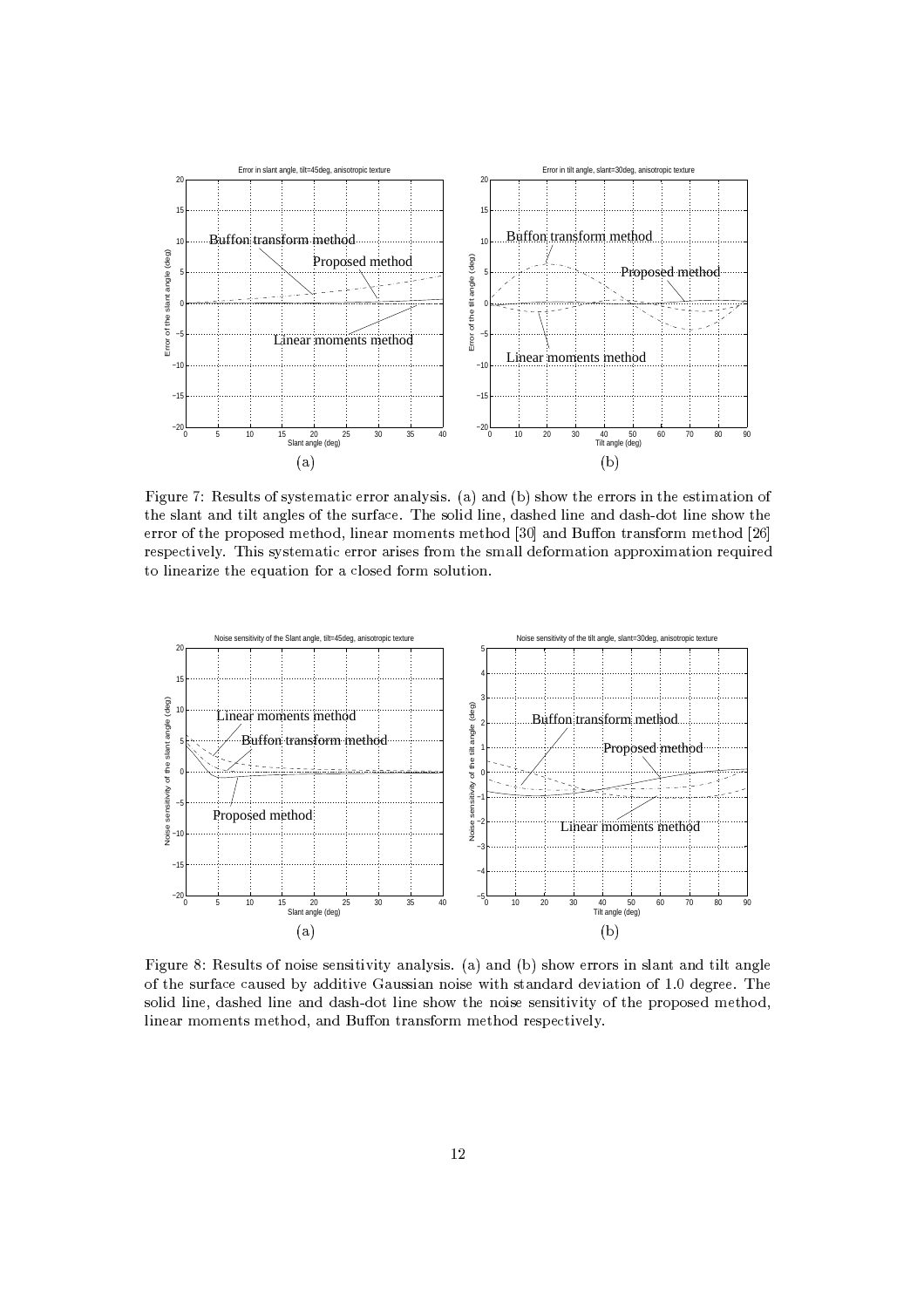### $\overline{5}$ **Experiments**

In this section, we present results which show that this method does not need any assumptions like directional isotropy or spatial homogeneity to estimate the four components of the affine transformation. To demonstrate the accuracy of the extracted affine transform, we have chosen to assume that the original images are of textures on a fronto-parallel plane, and we use the affine transformation to estimate the motion of the plane, that is change in orientation and distance of the plane, assuming it is viewed under weak perspective. The relationship between the plane motion and the differential invariants of the image velocity field can be described as follows (see Appendix C for derivation):

$$
r = \frac{1}{1 + s + \sqrt{d_1^2 + d_2^2}}
$$

$$
\theta = c
$$

$$
\tan 2\tau = \frac{d_2}{d_1}
$$

$$
\cos \sigma = 1 - 2\sqrt{d_1^2 + d_2^2}
$$

In practice, we have used isotropic diffusion to derive multi-scale images. Although isotropic diffusion does not in general preserve an affine transformation and may cause systematic error in the orientation of the texture elements, we have found experimentally that the distortion of the texture elements caused by an isotropic diffusion is small and the systematic error in orientation is negligible (see Fig.9).

In the first experiment, the original image of artificial texture elements is deformed by an affine transformation which is equivalent to the three dimensional motion of a fronto-parallel surface with a slant angle of 30 degrees, a tilt angle of 60 degrees and a relative change in distance of 1.1. Two sets of original and deformed scale-space images shown in the top row of Fig.10 are made using isotropic diffusion with scales (variances) of  $\sigma^2 = 0$  and  $\sigma^2 = 30$ respectively. The four images in the second row of Fig.10 show edges obtained by the edge detector from the images in the top row. The moments of the original and deformed texture elements are computed from the orientation of the image feature at each edge point. The affine transformation is computed from the proposed method and used to compute the three dimensional motion of the textured surface. The center and right ellipses in Fig.10 show the calibrated and estimated orientation and the change in distance of the textured surface using distortion of the shape from the original circle shown in the left. Fig. 11 shows the results from this method tested on a stained glass image, which is distorted by an affine transformation equivalent to a three dimensional rotation with slant and tilt angle of 30 and 120 degrees. Fig. 12 shows the results from a Big Ben image, which is distorted by an affine transformation equivalent to a three dimensional rotation with slant and tilt angle of 30 and 45 degrees. The ellipses in Fig.10, Fig.11 and Fig.12 show that the estimated orientations and the change in distance are qualitatively good even with non-uniform and anisotropic textures.

Table1 compares the accuracy of this method quantitatively for each sample image with the known fiducial orientation. The errors seen in the case of the stained glass image and the Big Ben image are mainly caused by: (1) The difference of the sampling points between the original and deformed images, that is the sampling error and the difference of the area of interest between the two images. (2) In this experiment, we used isotropic diffusion for simplicity. Isotropic diffusion, however, does not always preserve an affine transformation and may cause systematic error in the orientation of the texture elements. This problem can be avoided by using an affine invariant scale-space which preserves an affine transformation [35, 36].

In this experiment, we chose the scales of multi-scale representation manually. In practice, however, selection of scales affects the accuracy of computation of an affine transformation. The sensitivities to selection of scales have to be analyzed in future work.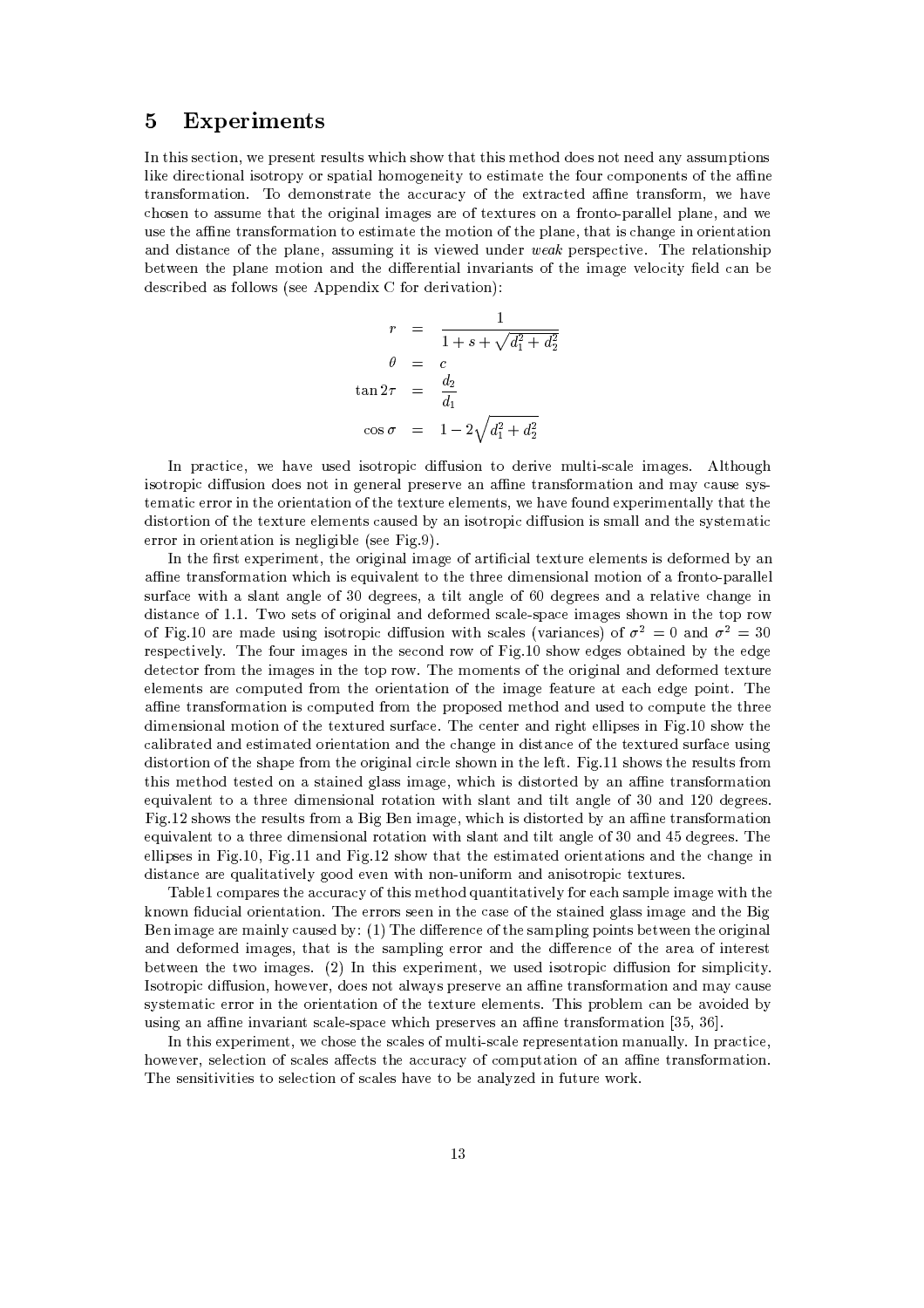

Figure 9: Original and distorted multi-scale images and their edges. The images in the second and third row of columns (a) and (b) are derived from the images in the top row<br>by isotropic diffusion with scales (variances) of  $\sigma^2 = 40$  and  $\sigma^2 = 160$  respectively. The<br>images in columns (c) and (d) show edge respectively. Comparing with Fig.3, we find that the distortion of the texture elements caused by an isotropic diffusion is small and negligible.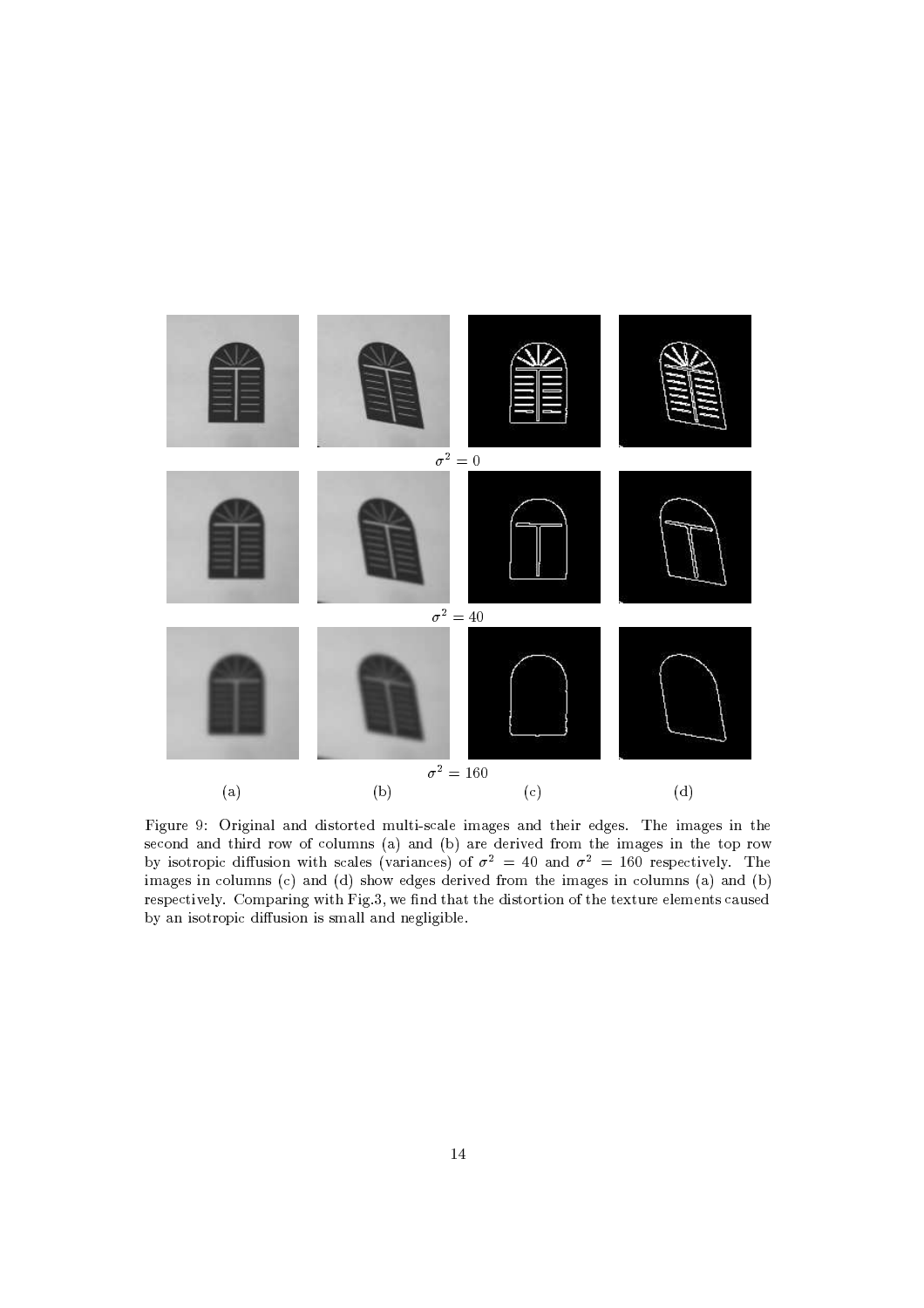

Figure 10: Results of preliminary experiments (artificial texture image). Examples of the images distorted by an affine transformation equivalent to a three dimensional motion with a slant angle of 30 degrees, a tilt angle of 60 degrees and a change in distance of 1.1, were processed by our affine transform from texture moments algorithm. Images in the top row are the original and distorted images of scale (variance)  $\sigma^2 = 0$ , and the original and distorted images of scale  $\sigma^2 = 30$ . Images in the second row show the edges detected from the images in the top row. These images show that different scale-space representations have different image structures. The center and right ellipses in the third row show the real and estimated orientation and the change in distance using normal vectors and oriented circles whose size and shape correspond to the scale change and distortion from the original fronto-parallel circle shown in the left.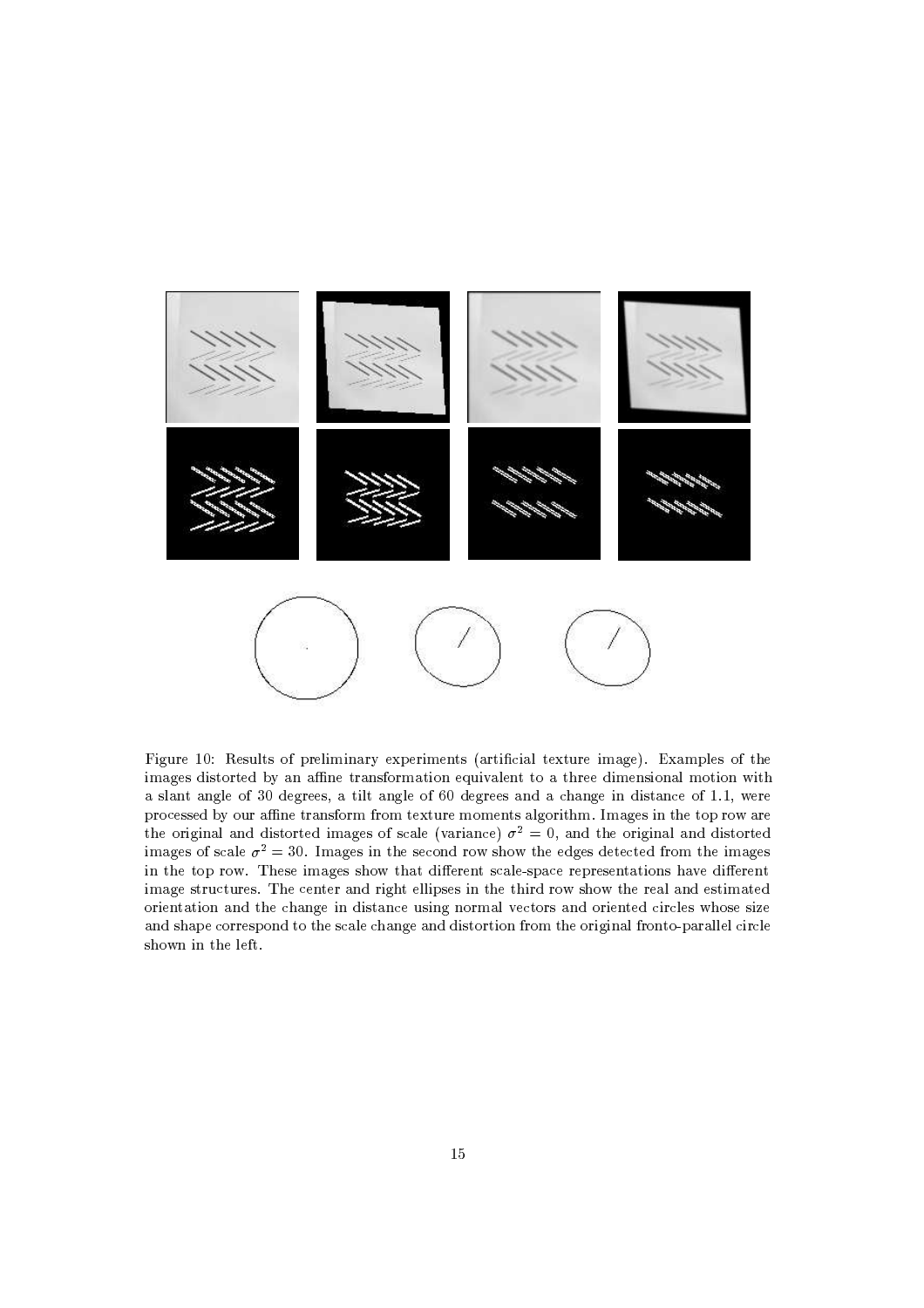

Figure 11: Results of preliminary experiments (stained glass image). Examples of the images distorted by an affine transformations equivalent to a three dimensional rotation with a slant angle of 30 degrees and a tilt angle of 120 degrees, were processed by our affine transform from texture moments algorithm. Images in the top row are the original and distorted images of scale (variance)  $\sigma^2 = 30$ , and the original and distorted images of scale  $\sigma^2 = 200$ . Images in the second row show the edges detected from the images in the top row. The center and right ellipses in the third row show the real and estimated orientation and the change in distance.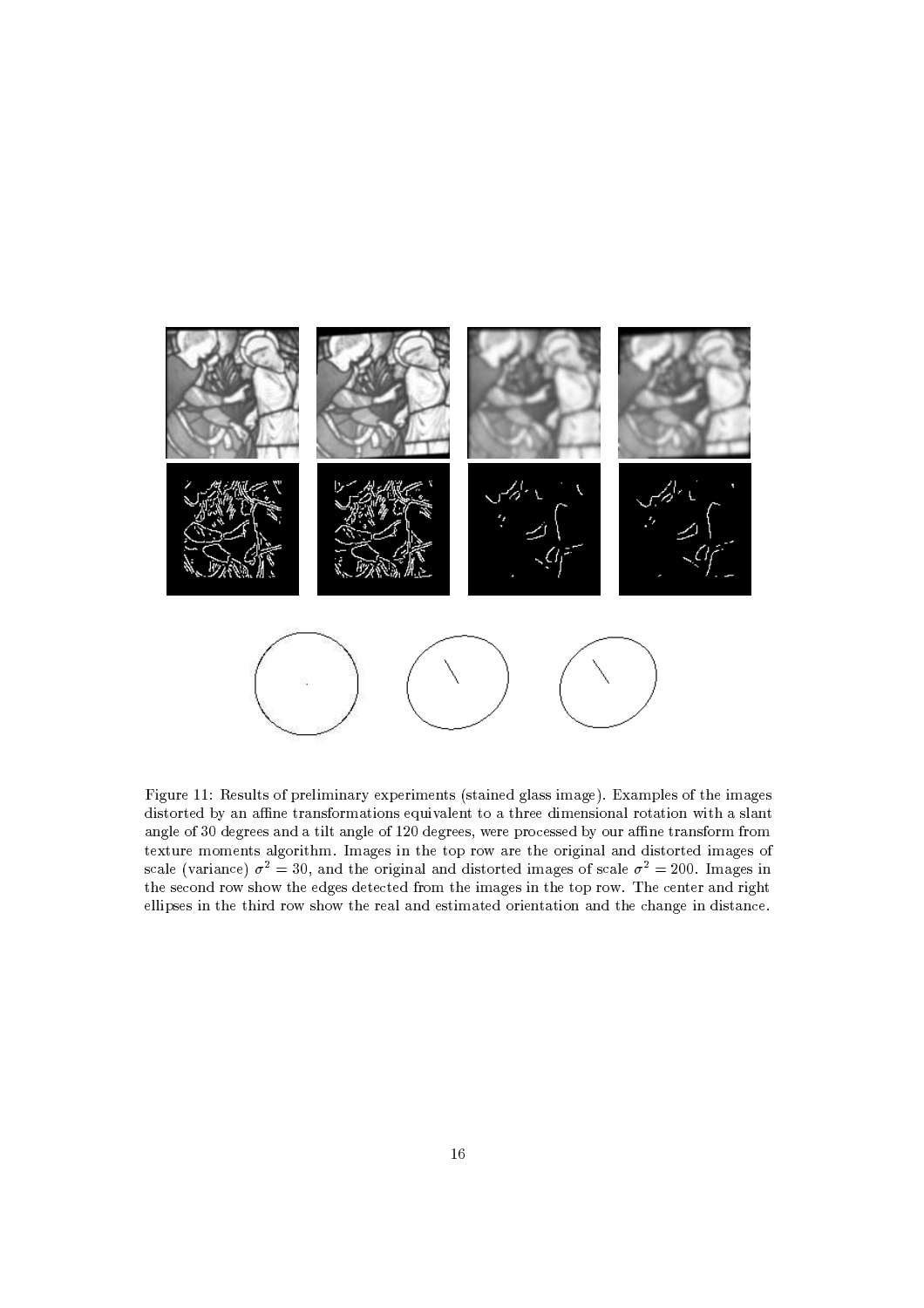

Figure 12: Results of preliminary experiments (Big Ben image). Examples of the images distorted by an affine transformations equivalent to a three dimensional rotation with a slant angle of 30 degrees and a tilt angle of 45 degrees, were processed by our affine transform from texture moments algorithm. Images in the top row are the original and distorted images of scale (variance)  $\sigma^2 = 30$ , and the original and distorted images of scale  $\sigma^2 = 100$ . Images in the second row show the edges detected from the images in the top row. The center and right ellipses in the third row show the real and estimated orientation and the change in scale.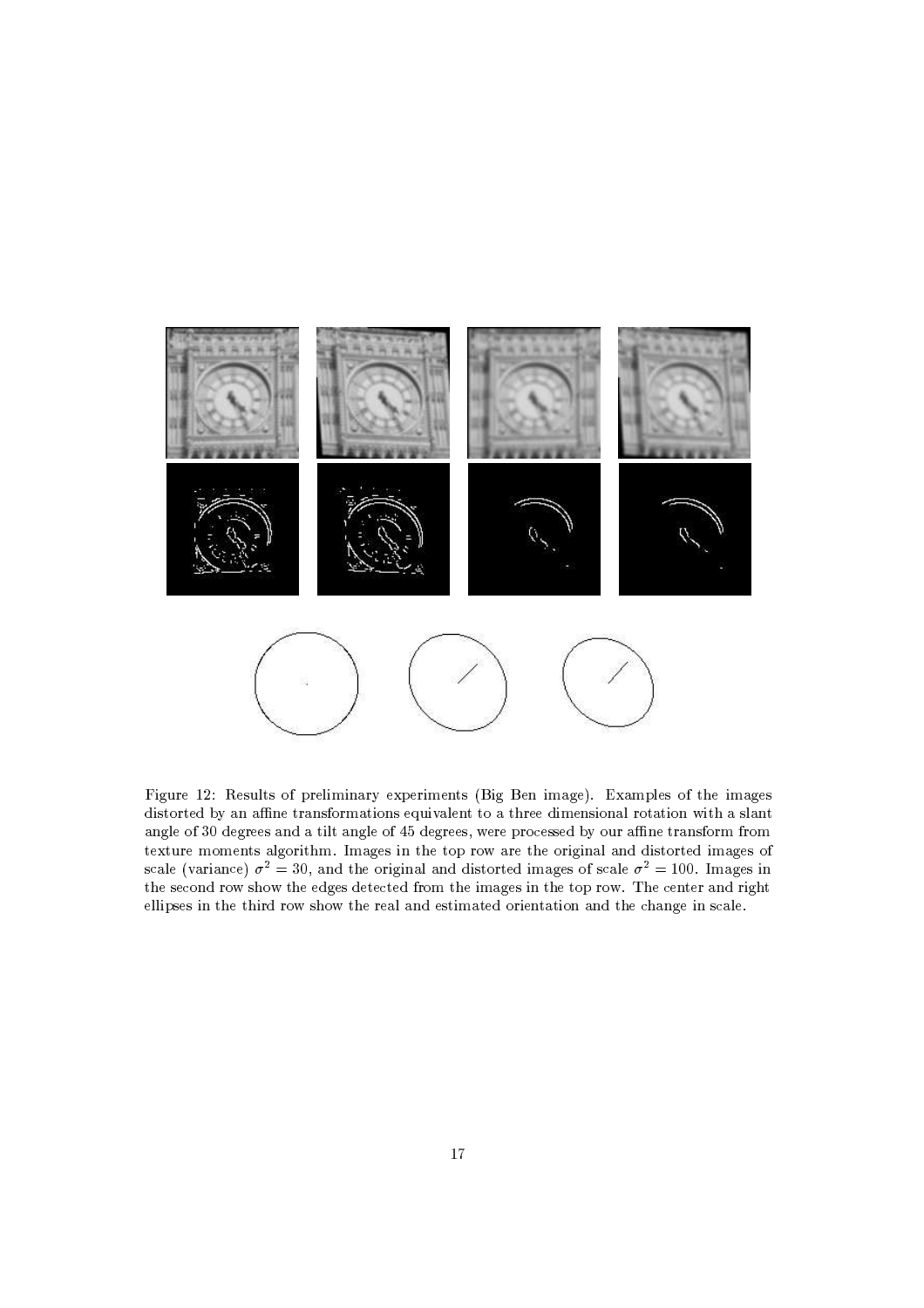| Images                |           | r        |        |       |      |
|-----------------------|-----------|----------|--------|-------|------|
|                       | True      | 1.10     | (1.0)  | 60.0  | 30.0 |
| a) artificial texture | Estimated | 1.12     | 03     | 61.1  | 31.9 |
|                       | True      | $1.00\,$ | 0.0    | 120.0 | 30.0 |
| stained glass         | Estimated | 0.97     | 0.6    | 123.5 | 32.4 |
|                       | True      | 1.00     | (1.0)  | 45.0  | 30.0 |
| Big Ben               | Estimated | 0.94     | $-0.2$ | 48.4  | 33.4 |

Table 1: Accuracy of the estimated surface motion: changes in distance, r, rotation,  $\theta$ , tilt,  $\tau$ , and slant,  $\sigma$  which are computed from the differential invariants, s, c, d<sub>1</sub>, d<sub>2</sub>.

## Conclusion 6

In this paper we have proposed a novel method to compute the four components of an affine transformation from the changes in circular moments of edge orientation. A method to combine the moments of the texture image and the scale-space representation is described. This method does not require any point, edge or contour correspondences to be established, and is simple and efficient. The estimated affine transformation is accurate enough to be useful in shape from texture and visual navigation. We hope to exploit the information derived from the proposed method in computing surface orientation and time-to-contact for the visual navigation of a mobile robot [16]. The remaining problems are:

- 1. The proposed method relies on the comparison of statistics of the image patches. This will only be meaningful if the two patches are projections of "world" textures with similar properties. This therefore requires that corresponding areas of interest are identified.
- 2. Although we can choose any two different scales from the scale-space representation to compute an affine transformation in the proposed method, the selection of scale affects the accuracy of the estimated affine transformation. How to choose the best scales to raise the accuracy and robustness of the proposed method remains a problem.
- 3. In this paper we described a method which requires minimal information, that is two different scales. However, we can of course use more than two scales to raise the accuracy and robustness of the method.

## Appendix A

From (3) the length  $L'(\varphi)$  can be described by:

$$
L'(\varphi)^2 = ((1+s+d_1)\cos\varphi + (d_2 - c)\sin\varphi)^2 +
$$
  
\n
$$
((d_2 + c)\cos\varphi + (1+s-d_1)\sin\varphi)^2
$$
  
\n
$$
= 2(d_1 + d_1s + d_2c)\cos 2\varphi + 2(d_2 + d_2s - d_1c)\sin 2\varphi +
$$
  
\n
$$
1 + d_1^2 + d_2^2 + c^2 + s^2 + 2s
$$
\n(20)

If the image distortion is small, the differential invariants, s, c,  $d_1$ ,  $d_2$  are small enough to neglect the second order products of these differential invariants. Then, (20) is approximated to first order by:

$$
L'(\varphi)^2 \quad \simeq \quad 1 + \lambda
$$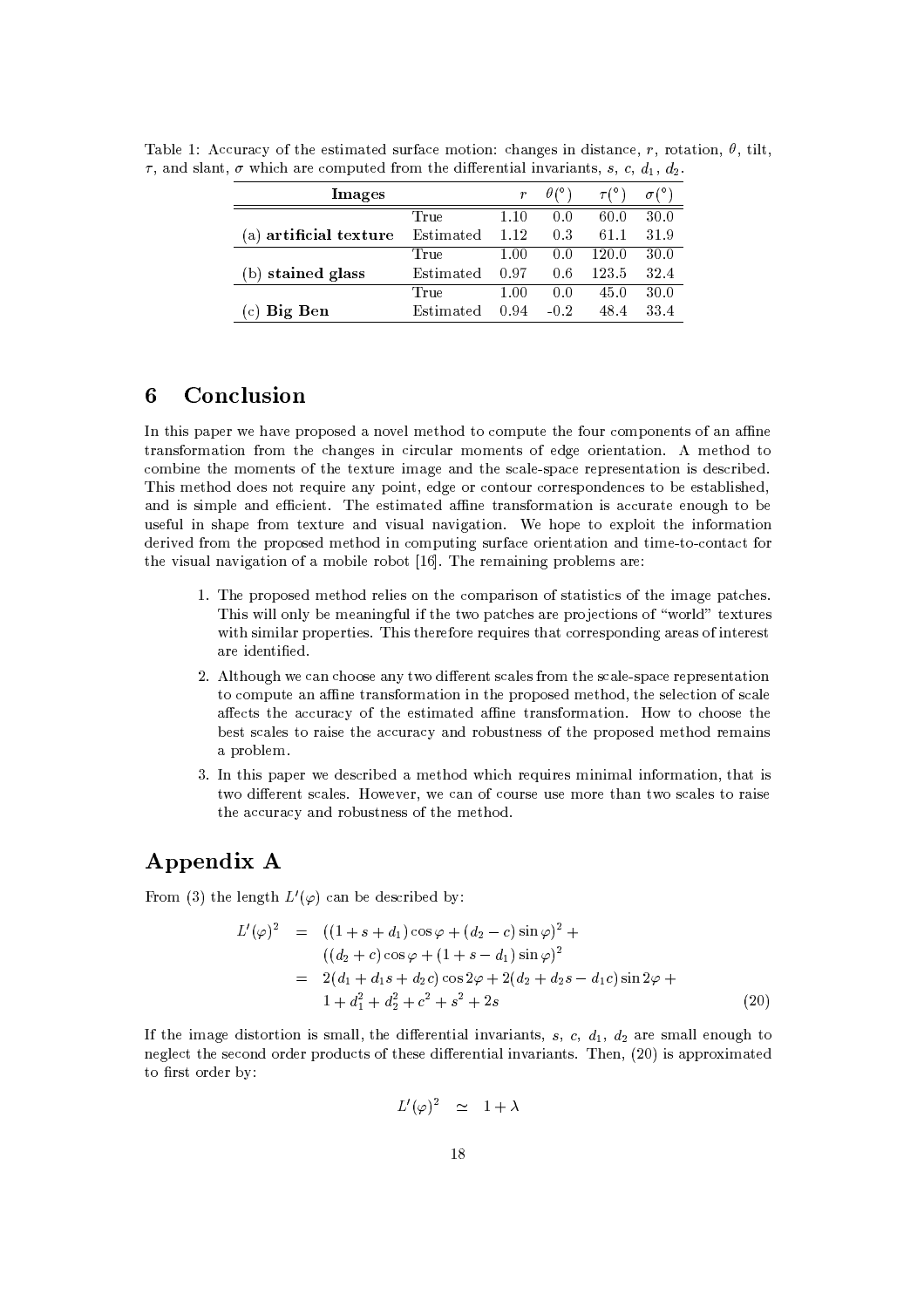where:

$$
\lambda = 2d_1 \cos 2\varphi + 2d_2 \sin 2\varphi + 2s
$$

Because  $\lambda \ll 1$  under small image distortion, the length,  $L'(\varphi)$ , can be approximated by:

$$
L'(\varphi) \simeq 1 + \frac{1}{2}\lambda
$$
  
 
$$
\simeq 1 + d_1 \cos 2\varphi + d_2 \sin 2\varphi + s
$$

# Appendix B

From (11), odd order ((2k+1)-th) circular moments,  $I_{\sin(2k+1)\varphi}$ , are described as follows:

$$
I_{\sin{(2k+1)\varphi}} = \int_0^{2\pi} \sin{((2k+1)\varphi)f(\varphi)}d\varphi
$$

Dividing the interval into  $(0, \pi)$  and  $(\pi, 2\pi)$ :

$$
I_{\sin (2k+1)\varphi} = \int_0^{\pi} \sin ((2k+1)\varphi) f(\varphi) d\varphi + \int_{\pi}^{2\pi} \sin ((2k+1)\varphi) f(\varphi) d\varphi
$$
  

$$
= \int_0^{\pi} \sin ((2k+1)\varphi) f(\varphi) d\varphi + \int_0^{\pi} \sin ((2k+1)(\varphi + \pi)) f(\varphi + \pi) d\varphi
$$
 (21)

Because  $\varphi$  and  $\varphi + \pi$  cannot be distinguished,  $f(\varphi)$  and  $f(\varphi + \pi)$  are exactly the same. Therefore, from  $(21)$ :

$$
I_{\sin (2k+1)\varphi} = \int_0^{\pi} \sin ((2k+1)\varphi) f(\varphi) d\varphi + \int_0^{\pi} \sin ((2k+1)(\varphi + \pi)) f(\varphi) d\varphi
$$
  
= 
$$
\int_0^{\pi} \sin ((2k+1)\varphi) f(\varphi) d\varphi - \int_0^{\pi} \sin ((2k+1)\varphi) f(\varphi) d\varphi
$$
  
= 0

Similarly,  $I_{\cos(2k+1)\varphi}$  are also zero. On the other hand, even order (2k-th) circular moments,  $I_{\sin 2k\varphi}$ , can be described as follows:

$$
I_{\sin 2k\varphi} = \int_0^{2\pi} \sin (2k\varphi) f(\varphi) d\varphi
$$
  
\n
$$
= \int_0^{\pi} \sin (2k\varphi) f(\varphi) d\varphi + \int_{\pi}^{2\pi} \sin (2k\varphi) f(\varphi) d\varphi
$$
  
\n
$$
= \int_0^{\pi} \sin (2k\varphi) f(\varphi) d\varphi + \int_0^{\pi} \sin (2k(\varphi + \pi)) f(\varphi + \pi) d\varphi
$$
  
\n
$$
= \int_0^{\pi} \sin (2k\varphi) f(\varphi) d\varphi + \int_0^{\pi} \sin (2k\varphi) f(\varphi) d\varphi
$$
  
\n
$$
= 2 \int_0^{\pi} \sin (2k\varphi) f(\varphi) d\varphi
$$

Similarly,  $I_{\cos 2k\varphi}$  are:

$$
I_{\cos 2k\varphi} = 2 \int_0^{\pi} \cos (2k\varphi) f(\varphi) d\varphi
$$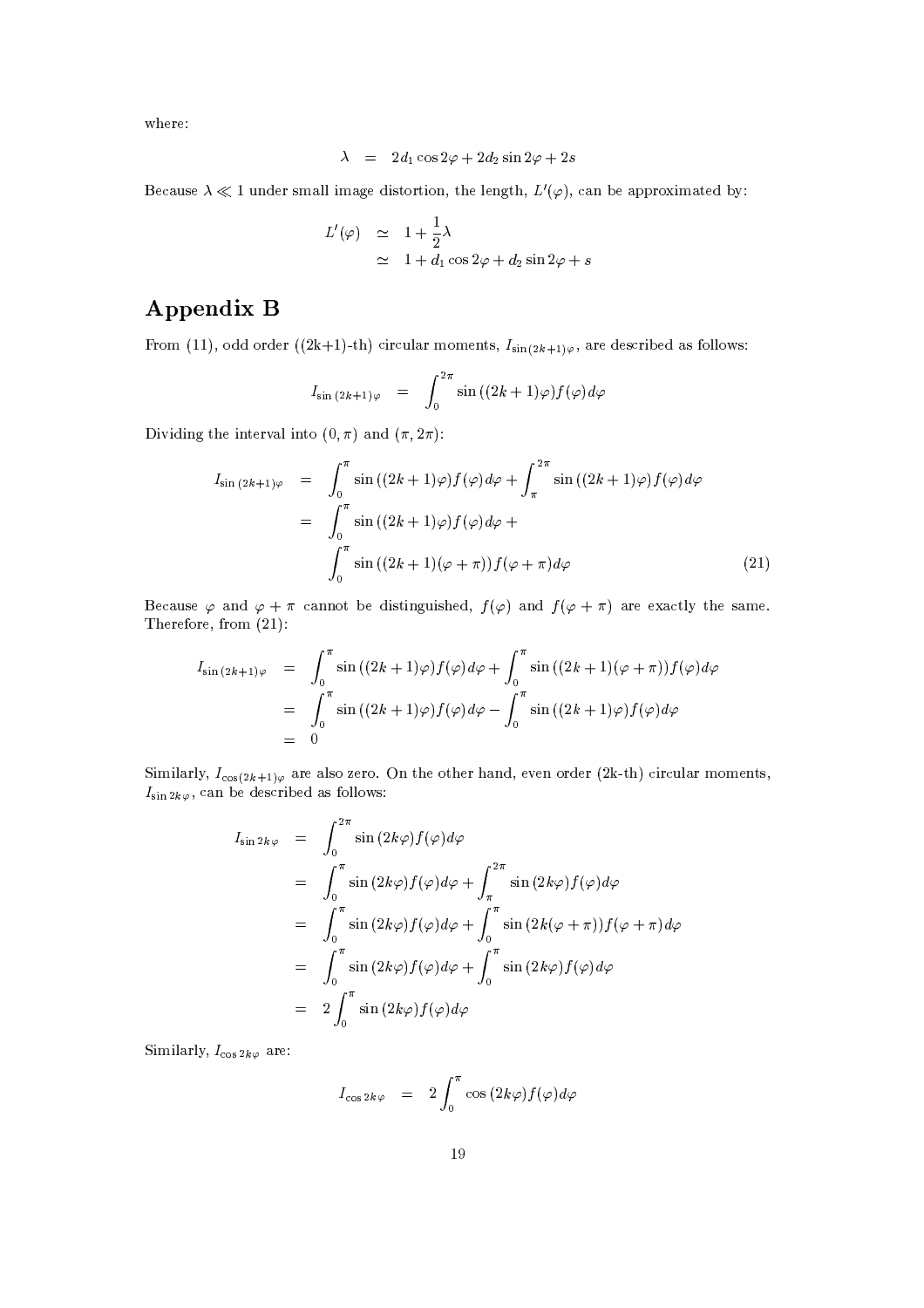## Appendix C

If the original images are of textures on a fronto-parallel plane under weak perspective, the affine transformation which describes the image distortion caused by the three dimensional motion of the plane can be decomposed into each component of the plane motion, that is the change in distance,  $S$ , rotation,  $R$ , with axis perpendicular to the image, and shear,  $D$ , caused by a rotation with axis parallel to the image [24]:

$$
A = SRD
$$

where, S is specified by a relative change in distance, r, R is specified by a rotation angle,  $\theta$ , D is specified by a tilt angle,  $\tau$ , and a slant angle,  $\sigma$ :

$$
S(r) = \begin{bmatrix} \frac{1}{r} & 0 \\ 0 & \frac{1}{r} \end{bmatrix}
$$
  
\n
$$
R(\theta) = \begin{bmatrix} \cos \theta & -\sin \theta \\ \sin \theta & \cos \theta \end{bmatrix}
$$
  
\n
$$
D(\tau, \sigma) = \begin{bmatrix} \cos \tau & -\sin \tau \\ \sin \tau & \cos \tau \end{bmatrix} \begin{bmatrix} \cos \sigma & 0 \\ 0 & 1 \end{bmatrix} \begin{bmatrix} \cos \tau & \sin \tau \\ -\sin \tau & \cos \tau \end{bmatrix}
$$

If the image distortion is small, the affine transformation,  $A$ , can be approximated to first order as follows:

$$
A = (I + \Delta S)((I + \Delta R)(I + \Delta D))
$$
  
\n
$$
\simeq I + \Delta S + \Delta R + \Delta D
$$
\n(22)

where:

$$
\Delta S = \begin{bmatrix} \frac{1}{r} - 1 & 0 \\ 0 & \frac{1}{r} - 1 \end{bmatrix}
$$
  
\n
$$
\Delta R = \begin{bmatrix} \cos \theta - 1 & -\sin \theta \\ \sin \theta & \cos \theta - 1 \end{bmatrix}
$$
  
\n
$$
\Delta D = \begin{bmatrix} \cos \tau & -\sin \tau \\ \sin \tau & \cos \tau \end{bmatrix} \begin{bmatrix} \cos \sigma - 1 & 0 \\ 0 & 0 \end{bmatrix} \begin{bmatrix} \cos \tau & \sin \tau \\ -\sin \tau & \cos \tau \end{bmatrix}
$$

Further more, if the rotation,  $\theta$ , is small,  $\Delta R$  is approximated to first order as follows:

$$
\Delta R \simeq \begin{bmatrix} 0 & -\theta \\ \theta & 0 \end{bmatrix}
$$

Comparing (22) with (1), we can derive the relationship between the first order deferential invariants and the plane motion parameters as follows:

$$
r = \frac{1}{1 + s + \sqrt{d_1^2 + d_2^2}}
$$

$$
\theta = c
$$

$$
\tan 2\tau = \frac{d_2}{d_1}
$$

$$
\cos \sigma = 1 - 2\sqrt{d_1^2 + d_2^2}
$$

## References

[1] J.J. Gibson. The Perception of the Visual World. Houghton Mifflin, 1950.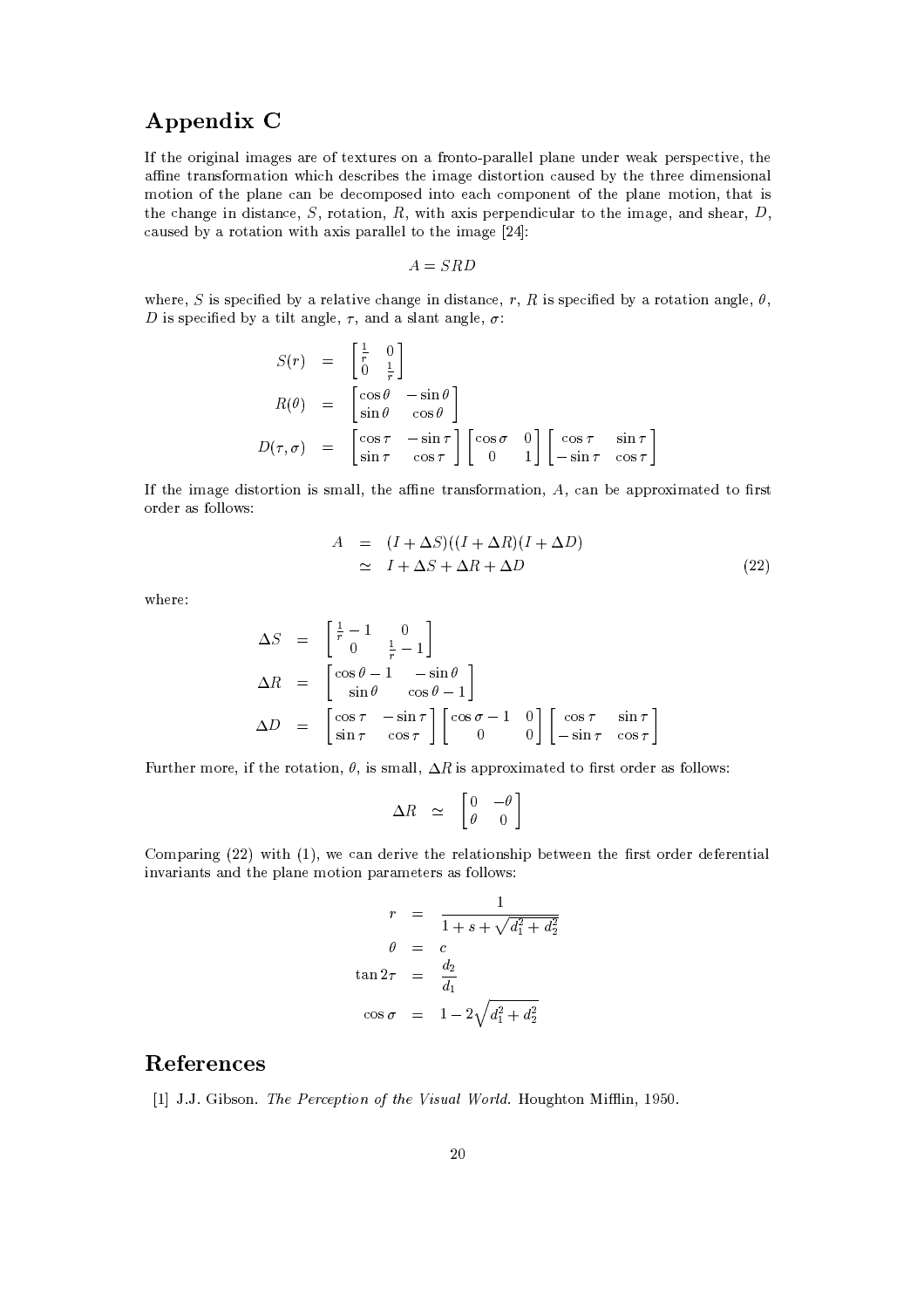- [2] J.J. Koenderink and A.J. van Doorn. Invariant properties of the motion parallax field due to the movement of rigid bodies relative to an observer. Optica Acta,  $22(9)$ :773-791, 1975.
- [3] J.J. Koenderink. Optic flow. Vision Research, 26(1):161-180, 1986.
- [4] T. Kanade and J.R. Kender. Mapping image properties into shape constraints: Skewed symmetry, affine-transformable patterns, and the shape-from-texture paradigm. In J.Beck et al, editor, *Human and Machine Vision*, pages 237-257. Academic Press, NY, 1983.
- [5] J. Malik and R. Rosenholtz. A differential method for computing local shape-fromtexture for planar and curved surfaces. In Proc. Conference on Computer Vision and Pattern Recognition, pages 267-273, New York, 1993.
- [6] K. Kanatani. Structure and motion from optical flow under orthographic projection. Computer Vision, Graphics and Image Processing, 35:181-199, 1986.
- [7] L. Dreschler and H.H. Nagel. Volumetric model and 3D trajectory of a moving car derived from monocular TV-frame sequence of a street scene. In Proc. International Joint Conference on Artificial Intelligence, pages 692-697, 1981.
- [8] L. Kitchen and A. Rosenfeld. Grey-level corner detection. Pattern Recognition Letters,  $1:95-102, 1982.$
- [9] H.H. Nagel. Principles of (low level) computer vision. In J.P. Haton, editor, *Fundamentals* in computer understanding: speech and vision, pages 113-139. Cambridge University Press, 1987.
- [10] C. Harris. Geometry from visual motion. In A. Blake and A. Yuille, editors, Active Vision, pages 263-284. MIT Press, Cambridge, USA, 1992.
- [11] M. Brady and H. Wang. Vision for mobile robots. *Philosophical Transactions of the* Royal Society of London, Series B, 337:341-350, 1992.
- [12] I.D. Reid and D.W. Murray. Tracking foveated corner clusters using affine structure. In Proc. 4th International Conference on Computer Vision, pages 76–83, Berlin, 1993.
- [13] J.F. Canny. A computational approach to edge detection. IEEE Trans. Pattern Analysis and Machine Intelligence, 8:679-698, 1986.
- [14] D. Murray and B. Buxton. Experiments in the machine interpretation of visual motion. MIT Press, Cambridge, USA, 1990.
- [15] H.S. Sawhney and A.R. Hanson. Identification and 3D description of 'shallow' environmental structure in a sequence of images. In Proc. Conference on Computer Vision and Pattern Recognition, pages 179-185, Lahaina, 1991.
- [16] R. Cipolla and A. Blake. Surface orientation and time to contact from image divergence and deformation. In G. Sandini, editor, Proc. 2nd European Conference on Computer Vision, pages 187-202, Santa Margherita, Italy, 1992. Springer-Verlag.
- [17] P. Anandan. A computational framework and an algorithm for the measurement of visual motion. International Journal of Computer Vision, 2(3):283-310, 1989.
- [18] J.R. Bergen, P. Anandan, K.J. Hanna, and R. Hingorani. Hierarchical model-based motion estimation. In G. Sandini, editor, *Proc. 2nd European Conference on Computer* Vision, pages 237-252, Santa Margherita, Italy, 1992. Springer-Verlag.